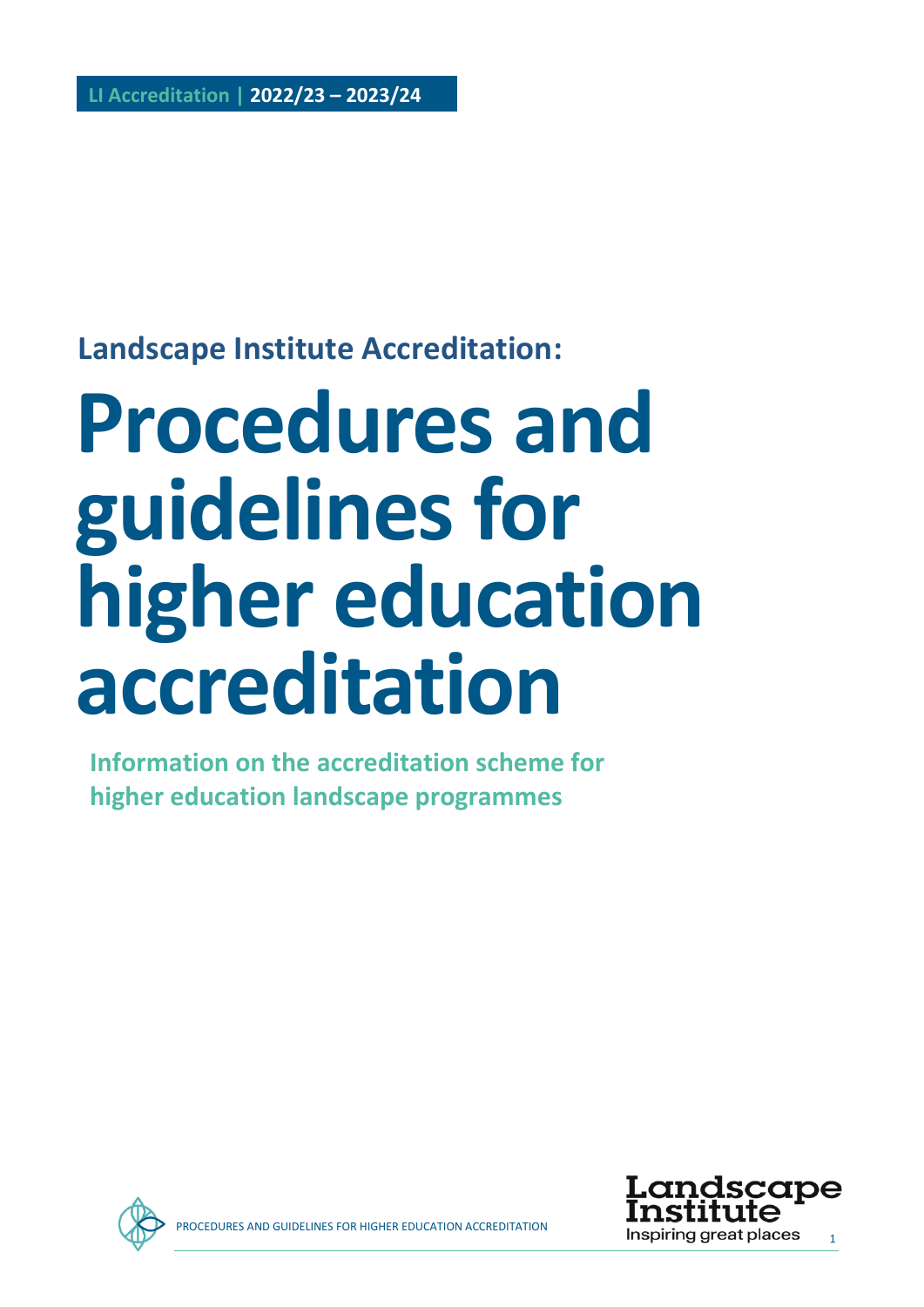### **Contents**

| $\mathbf{1}$ | <b>Introduction</b>                                                        | 4              |
|--------------|----------------------------------------------------------------------------|----------------|
| 1.1          | About the procedures and guidelines<br><b>Error! Bookmark not defined.</b> |                |
| 1.2          | About the LI                                                               | 2              |
| 1.3          | LI accreditation                                                           | 2              |
| 1.4          | The benefits of accreditation                                              | 2              |
| 1.5          | Full accreditation and Candidate accreditation                             | 3              |
| $\mathbf{2}$ | <b>Accreditation requirements</b>                                          | 5              |
| 2.1          | Criteria for accreditation                                                 |                |
| 2.2          | Programme content and outcomes                                             | 5              |
| 2.2          | Programme duration and credits                                             | 6              |
| 2.3          | Teaching strategies and admissions                                         | 6              |
| 2.4          | Partnership - the memorandum of understanding                              | $\overline{7}$ |
| 2.5          | Learning in work related contexts                                          | 7              |
| 2.6          | Access and equal opportunities                                             | 8              |
| 2.7          | <b>Staffing</b>                                                            | 8              |
| 2.8          | Professional review group (PRG)                                            | 8              |
| 2.9          | <b>Facilities</b>                                                          | 8              |
| 2.10         | Reporting requirements                                                     | 9              |
|              | 2.10.1 Biennial Re-Accreditation Report                                    | 9              |
|              | 2.10.2 Annual Statistical Report                                           | 9              |
|              | 2.10.3 Pass Lists                                                          | 9              |
| 2.11         | <b>Accreditation fees</b>                                                  | 10             |
|              | 2.12 Programme evolution                                                   | 10             |
| units        | 3 Overseas programmes, dual accreditation, joint awards and shared         | <b>11</b>      |

| 4 Applying for candidate accreditation and full accreditation |                                    | 12 |  |
|---------------------------------------------------------------|------------------------------------|----|--|
|                                                               | <b>5 Professional Review Group</b> | 17 |  |
| 5.1                                                           | <b>PRG Composition</b>             | 17 |  |

PROCEDURES AND GUIDELINES FOR HIGHER EDUCATION ACCREDITATION

2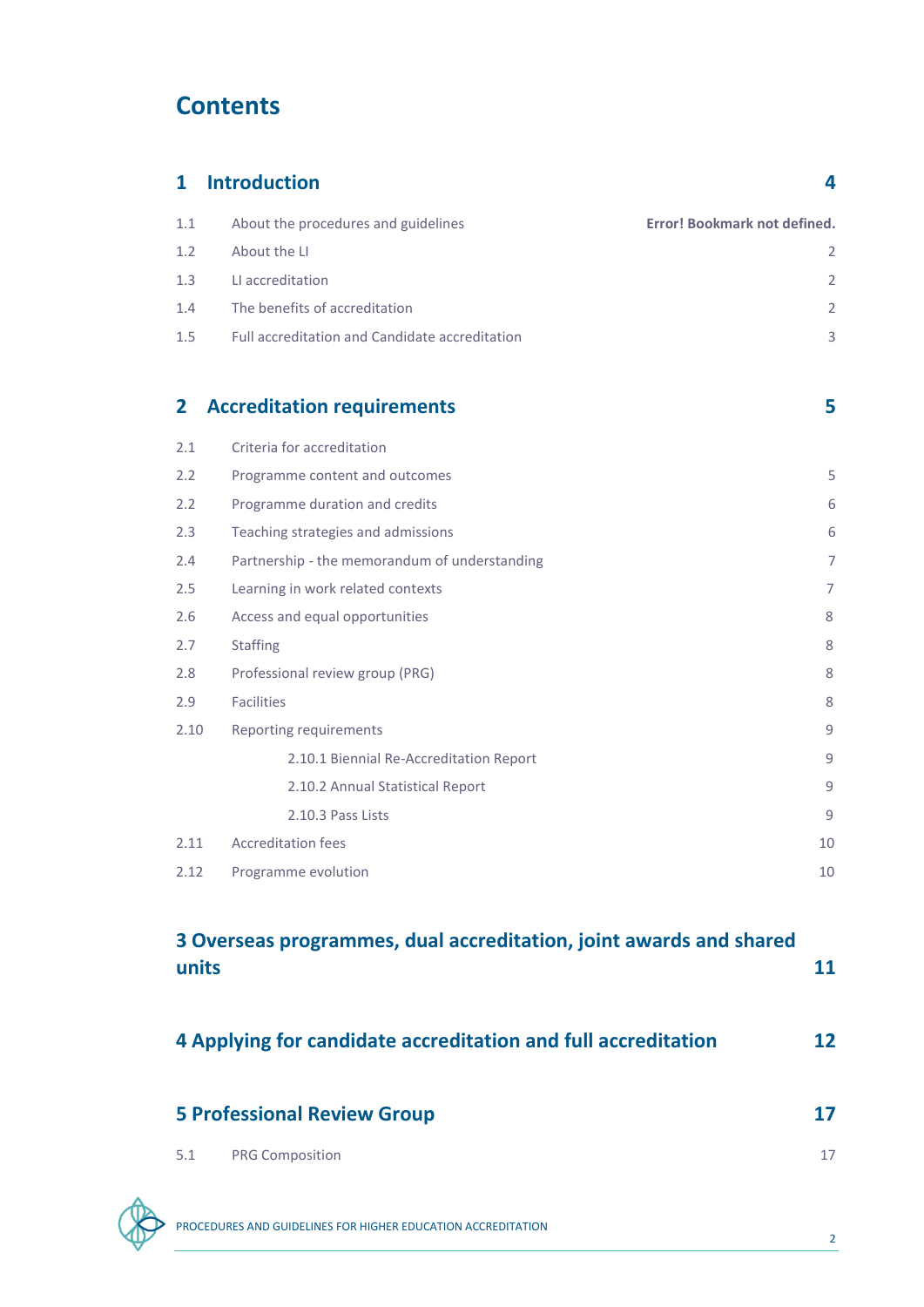| 5.2 | Approval of PRG members                           |                                        | 17 |
|-----|---------------------------------------------------|----------------------------------------|----|
| 5.3 | Information provided by the LI to PRG members     |                                        | 18 |
| 5.4 | Information provided by the School to PRG members |                                        | 18 |
| 5.5 |                                                   | The role of the PRG                    | 18 |
|     | 5.5.1                                             | Candidate programmes                   | 19 |
|     | 5.5.2                                             | Scope of authority                     | 19 |
| 5.6 | The PRG chair                                     |                                        | 19 |
| 5.7 |                                                   | Visits by the PRG                      | 20 |
|     | 5.7.1                                             | PRG requirements                       | 20 |
|     | 5.7.2                                             | School requirements                    | 20 |
| 5.8 |                                                   | The annual School and PRG reports      | 20 |
|     | 5.8.1                                             | The School report                      | 20 |
|     | 5.8.2                                             | The end of year meeting and PRG report | 21 |
| 5.9 | <b>Expenses</b>                                   |                                        | 21 |

| <b>6 Re-accreditation</b> |                                                          | 22           |
|---------------------------|----------------------------------------------------------|--------------|
| 6.1                       | Accreditation within the wider quality assurance context | 22           |
| 6.2                       | Re-accreditation requirements                            | 22           |
| 6.3                       | Confirmation of re-accreditation                         | 22           |
| 6.4                       | Feedback and required actions                            | $22^{\circ}$ |
| 6.5                       | Serious and recurring concerns                           | 23           |

### **7 Accreditation timetable and key dates 2022/23 - 2023/24 24**

| <b>8 Glossary</b> |  |
|-------------------|--|
|                   |  |

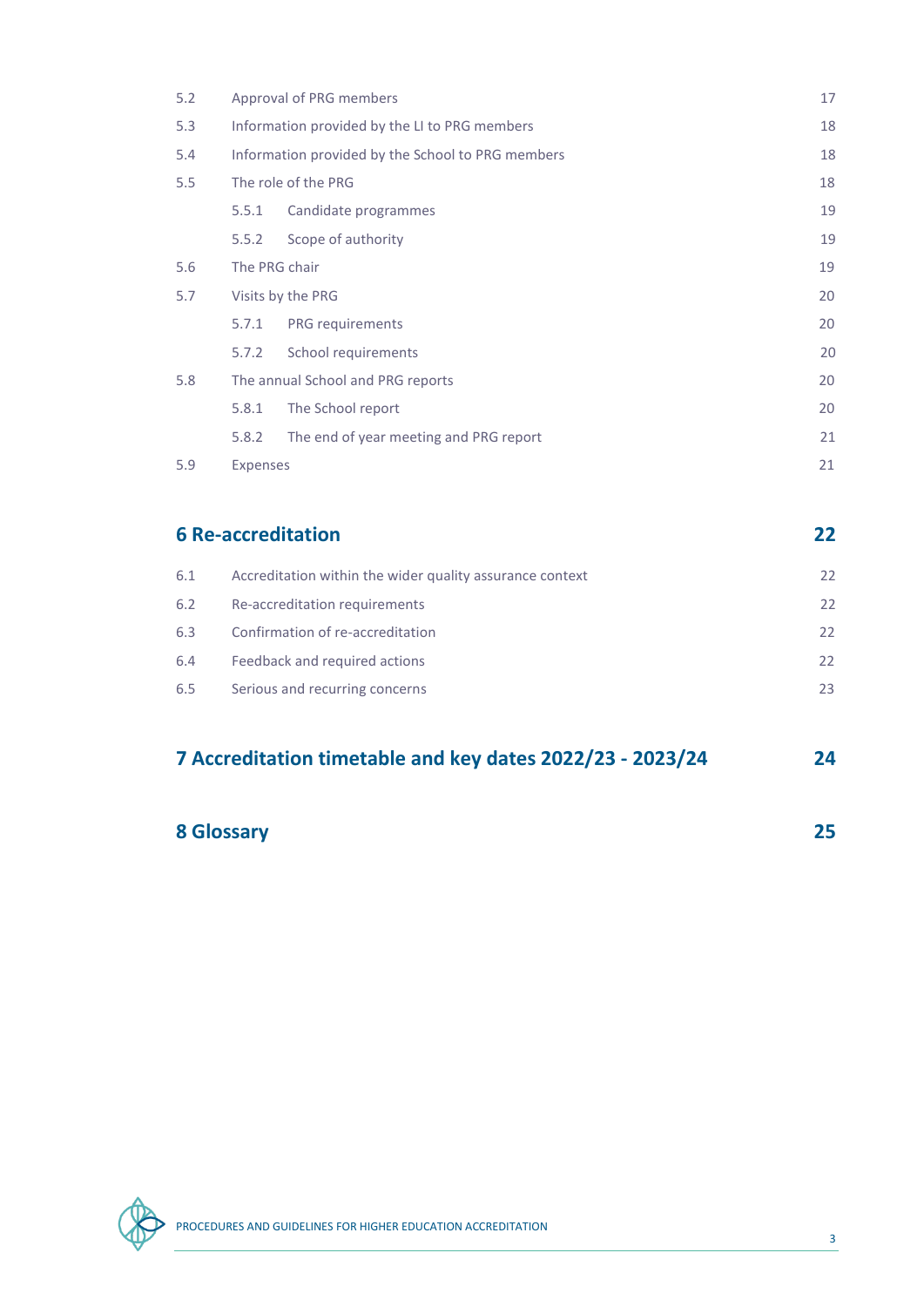

### **1.1 About the procedures and guidelines**

The Landscape Institute (LI) *Procedures and Guidelines for Higher Education Accreditation* document, provides a framework for the assessment of all LI accredited programmes in higher education institutions.

High standards remain paramount within the guidelines and procedures described in this document. We rely on our accredited Schools not only to deliver the landscape professionals of the future – designers, managers, planners, scientists/ecologists and urban designers of vision, who will lead the profession in the 21st century – but to contribute to the research, critical thinking and intellectual life of the profession.

While these guidelines contain specific requirements for accredited programmes, it should be stressed that they are not intended to be a straightjacket, or limit change or stifle creativity.

The LI has long recognised and celebrated the fact that, while sharing a commonality in terms of professional core and outcomes, landscape architecture is a diverse and constantly evolving profession and no two programmes are likely to be, or indeed should be, the same.

**"We rely on our accredited Schools not only to deliver the landscape professionals of the future – designers, managers, planners, scientists, ecologists and urban designers of vision, who will lead the profession in the 21st century – but to contribute to the research, critical thinking and intellectual life of the profession."**

This procedures and guidelines document aims to provide currently accredited Schools, as well as potential accreditation partners, with all of the information they need regarding the accreditation scheme. It is a working document which will be reviewed and updated regularly, with updated versions being provided to Schools when required.

If, at any point, an accredited School or other interested party has any questions or queries regarding the LI accreditation scheme, they can contact the LI's head office team by emailing [education@landscapeinstitute.org.](mailto:education@landscapeinstitute.org)

The Accreditation Sub-Committee is incredibly proud of the LI accreditation scheme and pleased to be working with such a wide breadth of prestigious higher education institutions to ensure the standards of landscape professionals remains at the highest level.

p.p. PMagne

**Mark Cowell BA(OU), Dip. LA (Hons.), Dip. UD, DA, AMLI** Chair LI Accreditation Sub-Committee

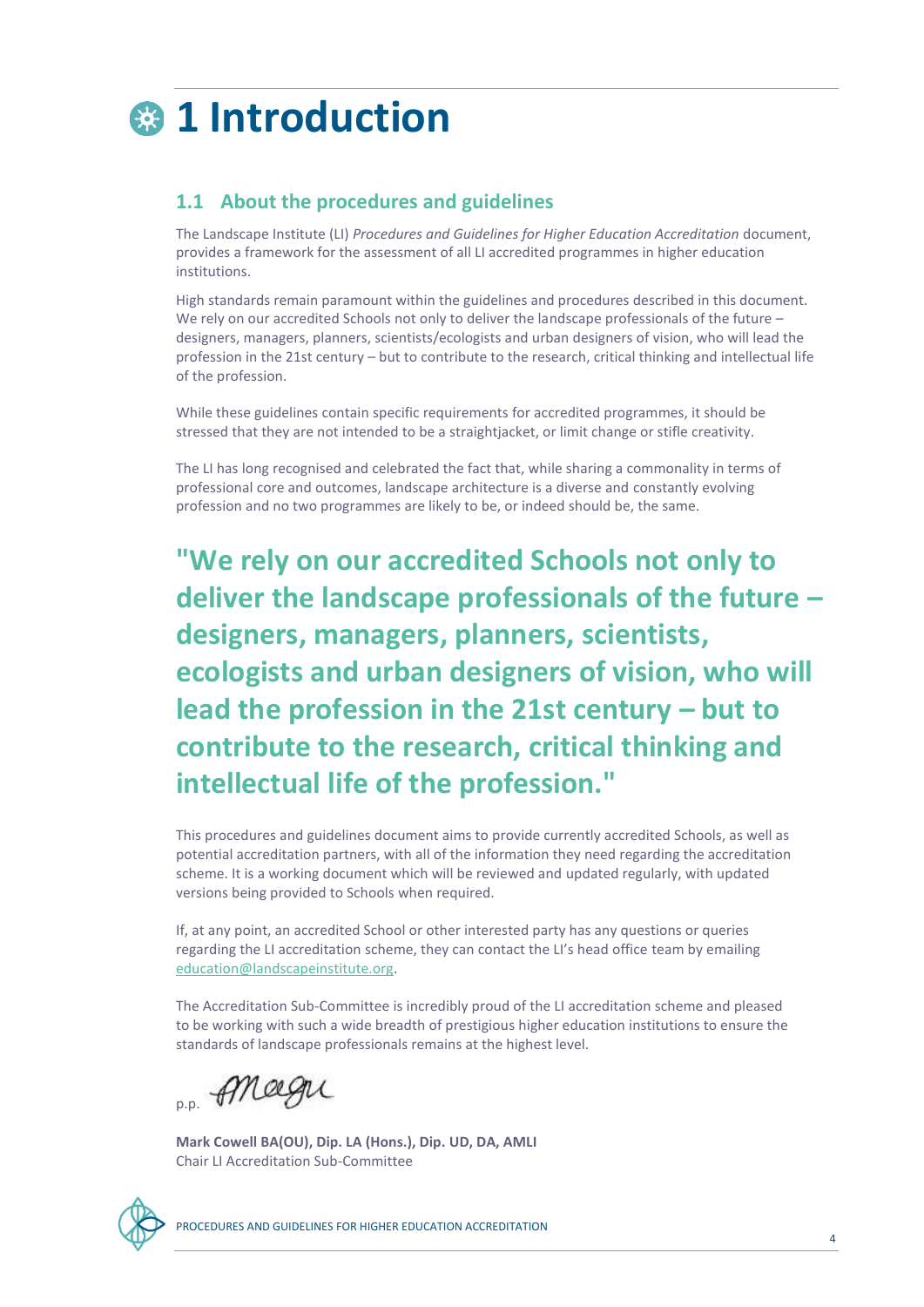### **1.2 About the LI**

The Landscape Institute (LI) is the chartered body for the landscape profession. It is an educational charity that promotes the art and science of landscape practice.

The LI's aim, through the work of its members, is to protect, conserve and enhance the natural and built environment for the public benefit.

The LI provides a professional home for all landscape practitioners including landscape scientists, landscape planners, landscape architects, landscape managers and urban designers.

LI membership encompasses the full spectrum of professionals concerned with the design, care and maintenance of landscape. This includes landscape, urban and garden designers, planners, ecologists, specialists in management and conservation of urban and rural environments, researchers, academics and many more.

### **1.3 LI accreditation**

The LI operates a partnership model of accreditation, working closely with its accredited Schools to ensure that the initial education and training provided for the landscape professionals of the future remains academically challenging, exciting in its own right, and relevant to the needs of the workplace as per th[e LI competency framework.](https://landscapewpstorage01.blob.core.windows.net/www-landscapeinstitute-org/2022/01/220106-12476-entry-standards-competency-framework-update.pdf) 

The LI accreditation scheme provides higher education providers with a quality mark which means students on landscape architecture and other related courses can be sure their course remains relevant, challenging and provides them with the key skills and knowledge required to enter the world of work, as per the LI's competency framework.

Upon graduating from an LI accredited post-graduate programme, students are automatically eligible for Associate Membership of the LI and are able to progress to the LI's pathway to Chartership – the formal professional qualification for landscape architects.

Working with its supporting committees, the LI has created a specific set of criteria which HE providers will be required to demonstrate they meet in order to have their course or courses accredited. The criteria for accreditation can be downloaded [via the LI's website](https://www.landscapeinstitute.org/education/university-course-accreditation/).

The LI welcomes applications from higher education institutions who wish to seek accreditation for their programmes, and from existing institutions who wish to extend the scope of their accreditation into new areas of their provision. Programmes must have completed all internal approval procedures within the School and wider institution, and those required by any relevant external validating bodies, before an application for accreditation can be considered by the LI.

### **1.4 The benefits of LI accreditation**

LI accreditation enables graduates from accredited programmes to proceed directly to Associate membership of the LI, the first step towards qualification for chartered status.

The award of accreditation indicates that a programme provides a suitable foundation for a career in the profession. Professional endorsement of a programme adds considerable value to academic programmes, making them more desirable to students from both the UK and overseas.

Programmes benefit from professional membership support and links to local LI branches and networks. Accreditation also provides a career path for students in a growing profession and is a valuable marketing tool in promoting courses.

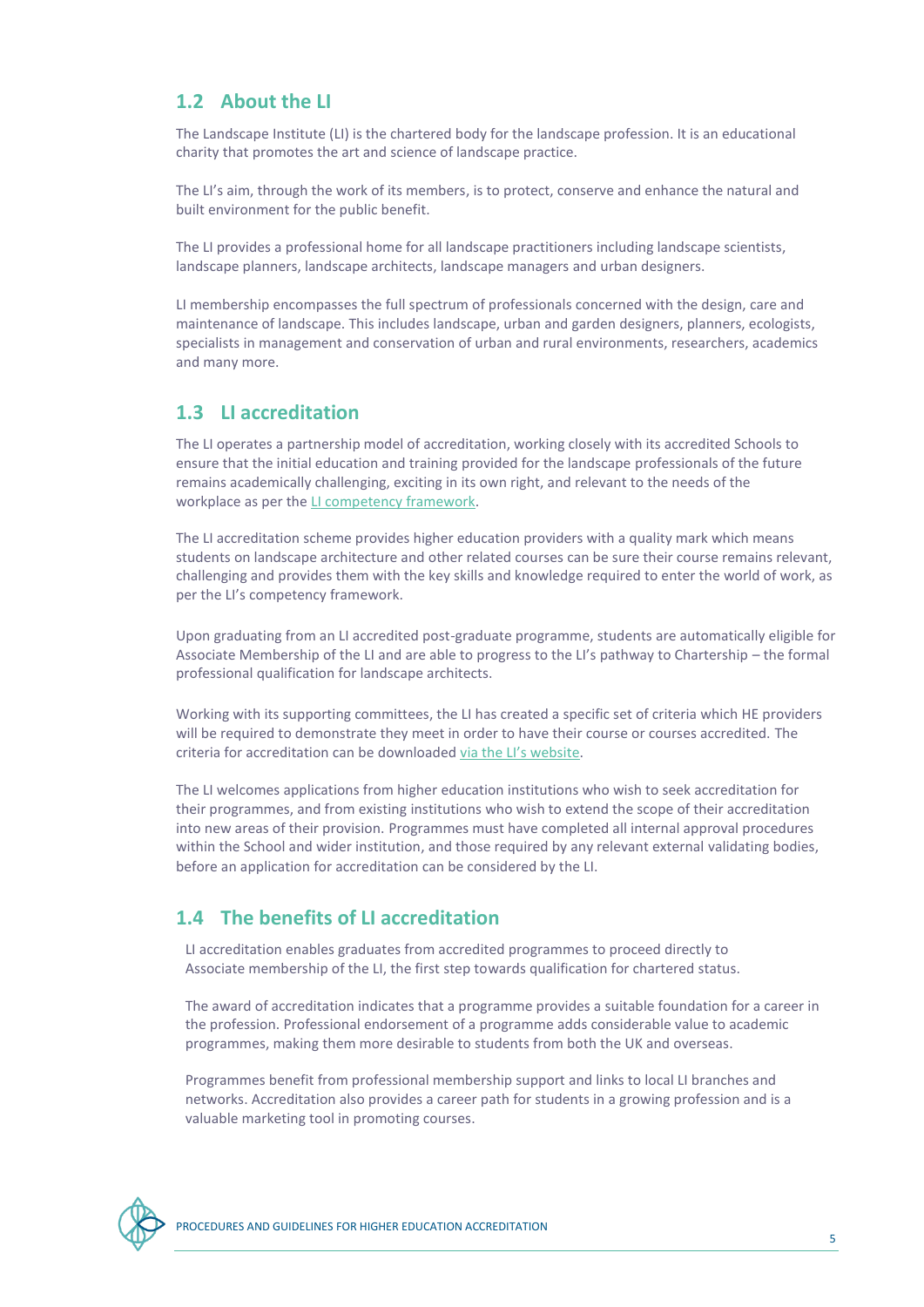Accredited programmes are promoted extensively as part of the LI's careers strategy, which includes school engagement, UCAS fairs and the #ChooseLandscape website.

Upon enrolling on an LI accredited course, students automatically have free access to Student membership, and it is expected that Schools will encourage their students to engage with membership and the wider landscape profession. Schools should, themselves, be actively engaged with the LI and support its mission and work to shape the future of the landscape profession. The emphasis is in terms of a partnership between the two institutions.

LI accreditation offers a wide range of benefits to both students and the course team, including:

- Automatic eligibility for Associate membership upon graduation (at post-graduate level)
- Free Student membership for the duration of study (with benefits to include access to LI campus; LI connect; digital copies of Vista, the LI's journal; free attendance to LI events)
- Promotion of the accredited course(s) via LI channels
- Peer support via a professional review group of local practitioners
- Digital assets to promote the accreditation to potential students
- Access to a network of peers in landscape practice and academia
- Regular opportunities for students to hear from, and connect with, representatives of the LI

### **1.5 Full accreditation and Candidate accreditation**

The LI offers two modes of accreditation - **full accreditation** and **candidate accreditation**.

**Candidate accreditation** is awarded when a course meets the LI accreditation criteria but the first cohort of students studying on the course have not yet graduated. Candidate status can be awarded prior to students enrolling on the course if validation has been confirmed by the university.

**Full accreditation** is awarded once a course which meets the LI accreditation criteria and has been awarded candidate status has at least one cohort of students which has graduated from the course.

Candidate status indicates that the course team is working towards achieving full accreditation after the first cohort of students have successfully graduated. All courses must first achieve candidate status prior to applying for full accreditation, regardless of the number of cohorts of students which have graduated from the course in previous years.

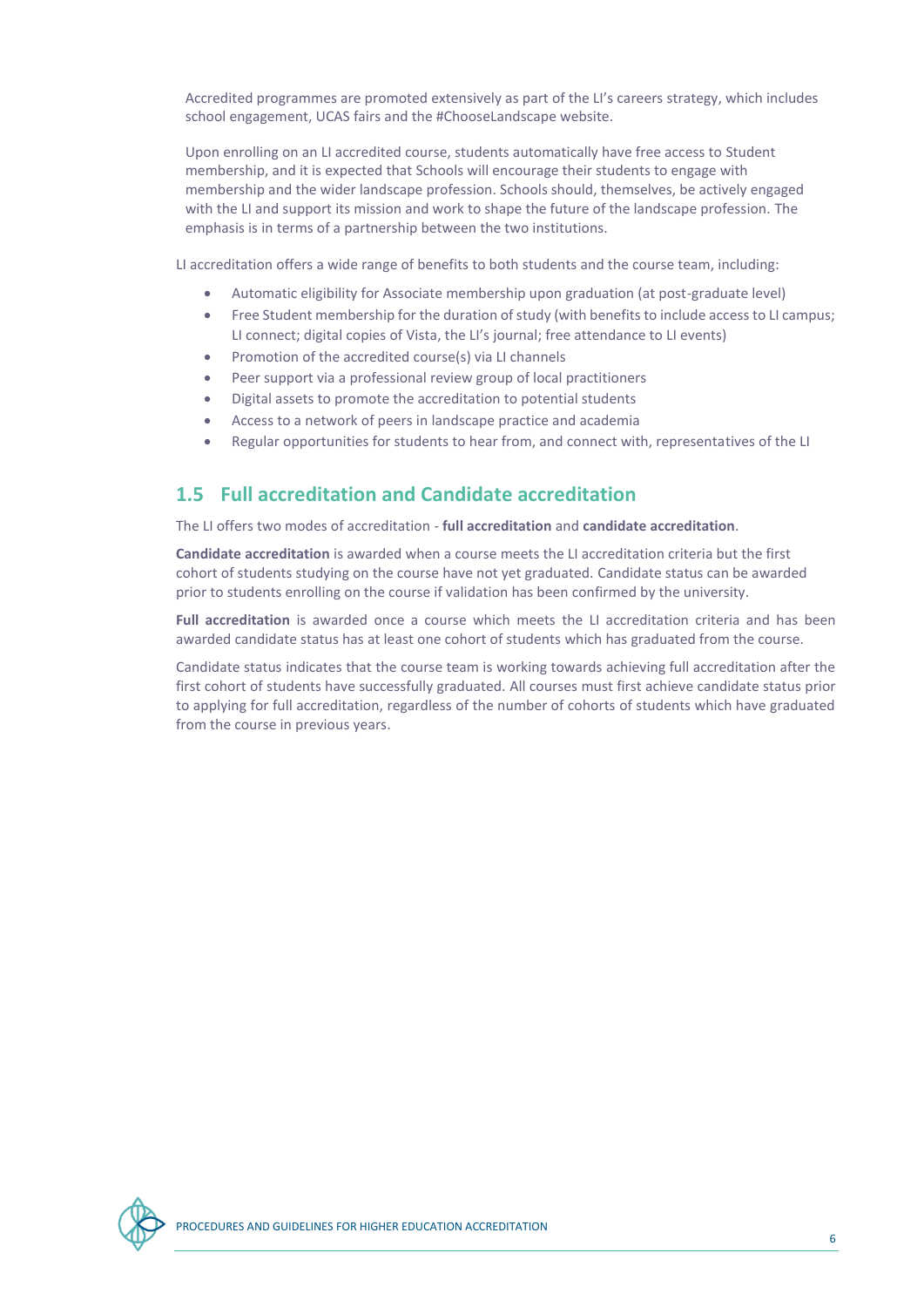# **2 Accreditation requirements**

**Working with its Education and Membership Committee and Accreditation Sub-Committee, the LI has created a specific set of criteria which HE providers will be required to demonstrate they meet in order to have their course or courses accredited, and defined a number of other requirements which providers should meet.** 

### **2.1 Accreditation criteria**

There are five key criteria which Schools must demonstrate they meet in order to be awarded both candidate and full accreditation, and for accreditation to be re-affirmed during the biennial reaccreditation process. The criteria are equally weighted for the purposes of accreditation. These criteria are:

- A. Schools must demonstrate that they have the staffing, expertise, resources and quality assurance mechanisms to deliver and maintain a high-quality programme of learning.
- B. Programmes must:
	- focus on a clear and defined area of professional landscape skills and expertise
	- deliver appropriate underpinning skills, knowledge and understanding to provide a foundation for entering the profession
- C. Programmes must deliver the key generic skills which underpin professional life and lifelong learning
- D. Programmes must provide a foundation for progression to the workplace and professional practice
- E. Schools must demonstrate a commitment to working in partnership with the Landscape Institute and the profession

Detail regarding each criterion and the evidence which Schools must provide in order to demonstrate that they meet the criteria can be found in the Criteria for Accreditation of Higher Education Programmes document, available to download [via the LI's website](https://www.landscapeinstitute.org/education/university-course-accreditation/).

### **2.2 Programme content and outcomes**

The LI's key concern in accrediting higher education programmes is to ensure that:

- Graduates possess the necessary skills, knowledge and understanding to take up entry level positions in the profession, according to the LI competency framework, and apply for [Associate](https://www.landscapeinstitute.org/member-content/associate/)  [membership](https://www.landscapeinstitute.org/member-content/associate/)
- Programmes provide the foundation for graduates to enter onto the LI's Pathway to Chartership and ultimately meet the requirements for [Chartered membership \(CMLI\)](https://www.landscapeinstitute.org/member-content/chartered/)

The work of the profession is described in the LI's [competency framework.](https://www.landscapeinstitute.org/education/introducing-the-new-entry-standards-and-competency-framework/) As part of the application process, Schools will be required to demonstrate that the programme will provide students with a solid foundation of knowledge and skills upon which they can build and work towards developing all of the relevant and requisite knowledge and skills described in the LI's competency framework, as per their individual and personal ambitions and career paths and including progression to Chartered status. See criterion B in Appendix One for more information.

The outcomes delivered by accredited programmes will differ depending on the programme's primary orientation with regard to the career paths and areas of practice encompassed within the profession of landscape architecture.

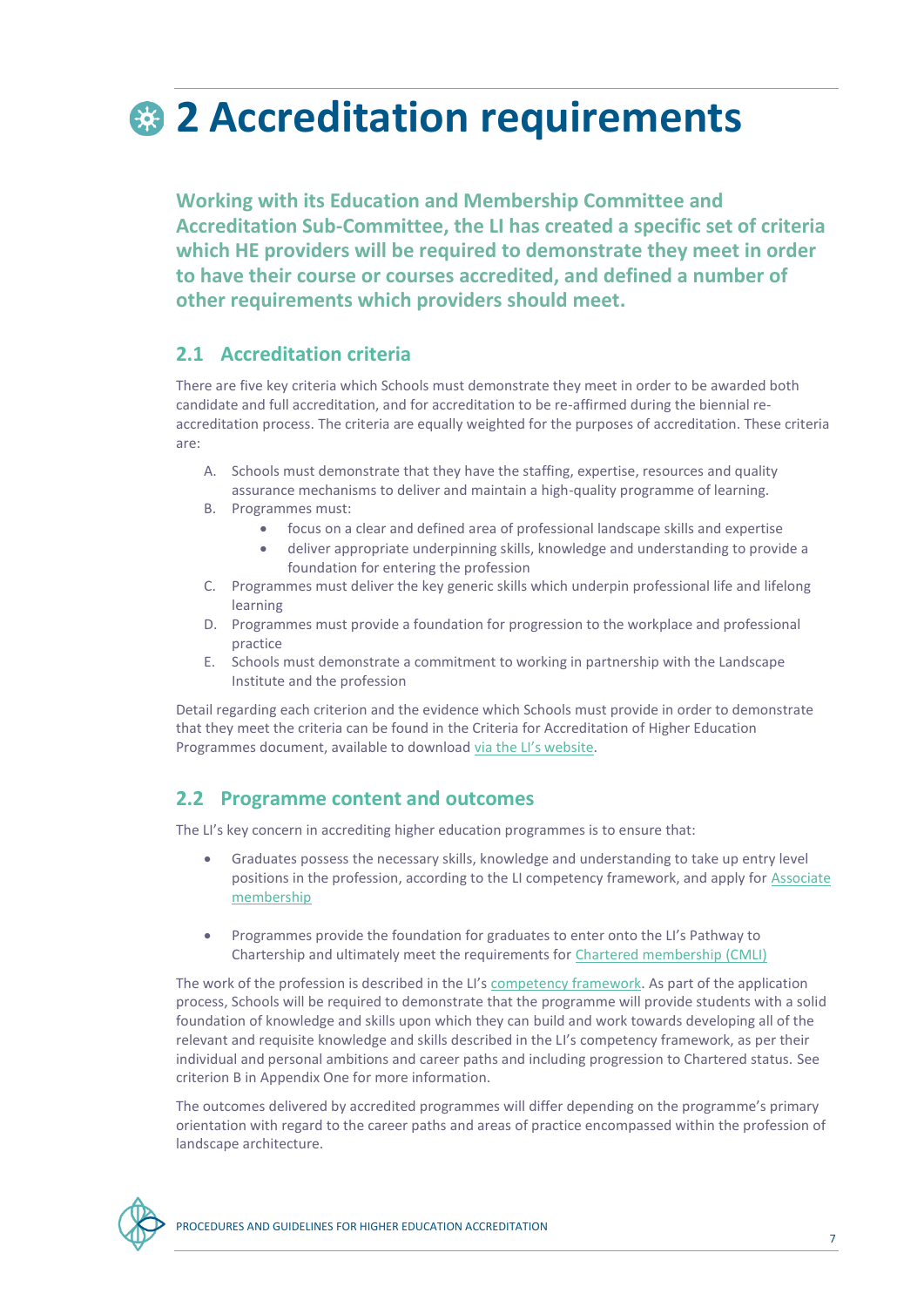The structure of the core within a programme and its academic interpretation are matters on which Schools will decide. Schools may also find it useful to refer to subject benchmark statements for landscape architecture, available on the QAA website [http://www.qaa.ac.uk/.](http://www.qaa.ac.uk/)

As part of an application for accreditation, Schools will be asked to provide a rationale for the content and structure of the programmes they wish to put forward, including a full and clear statement as to how the programme meets these requirements, and those detailed in the LI's Criteria for the Accreditation of Higher Education Programmes.

### **2.3 Programme duration and credits**

The LI is willing to consider any programme which meets the requirements described in these guidelines and accompanying Criteria document. However, the LI's expectation is that the following will be required to attain the necessary standards for Associate membership of the LI and, therefore, entry to the Pathway to Chartership.

|                                      | 1.                           | <b>Undergraduate programmes</b>                                                                                                                     |                                                                                                                                                                                                              |  |
|--------------------------------------|------------------------------|-----------------------------------------------------------------------------------------------------------------------------------------------------|--------------------------------------------------------------------------------------------------------------------------------------------------------------------------------------------------------------|--|
| 1.1                                  | Integrated<br>awards         | 480 credits with at least<br>120 credits at Level 7<br>(FHEQ) or equivalent<br>and to include a year in<br>practice prior to such<br>level 7 study. | Flexibility regarding the nature of the year in<br>practice will be adopted when required e.g. periods<br>of recession                                                                                       |  |
| 1.2                                  | Non-<br>integrated<br>awards | 360 credits with an<br>agreed progression<br>path to at least 180<br>credits at the same<br>school or via a<br>partnership with<br>another school.  | To ensure comparability due to the year in practice<br>requirement for integrated programmes, for non-<br>integrated programmes the progression should be<br>to 180 credits at Level 7 (FHEQ) or equivalent. |  |
| <b>Postgraduate programmes</b><br>2. |                              |                                                                                                                                                     |                                                                                                                                                                                                              |  |
|                                      |                              |                                                                                                                                                     |                                                                                                                                                                                                              |  |
| 2.1                                  | Cognate<br>graduates         | 180 credits at Level 7<br>(FHEQ) or equivalent                                                                                                      | A cognate graduate, in relation to entry to LI<br>accredited post-graduate programmes, is a<br>graduate from a course or programme that<br>develops:                                                         |  |
|                                      |                              |                                                                                                                                                     | A. Foundation knowledge, skills and understanding<br>in relation to all of the core Landscape<br>Competencies in the LI's Competency Framework                                                               |  |

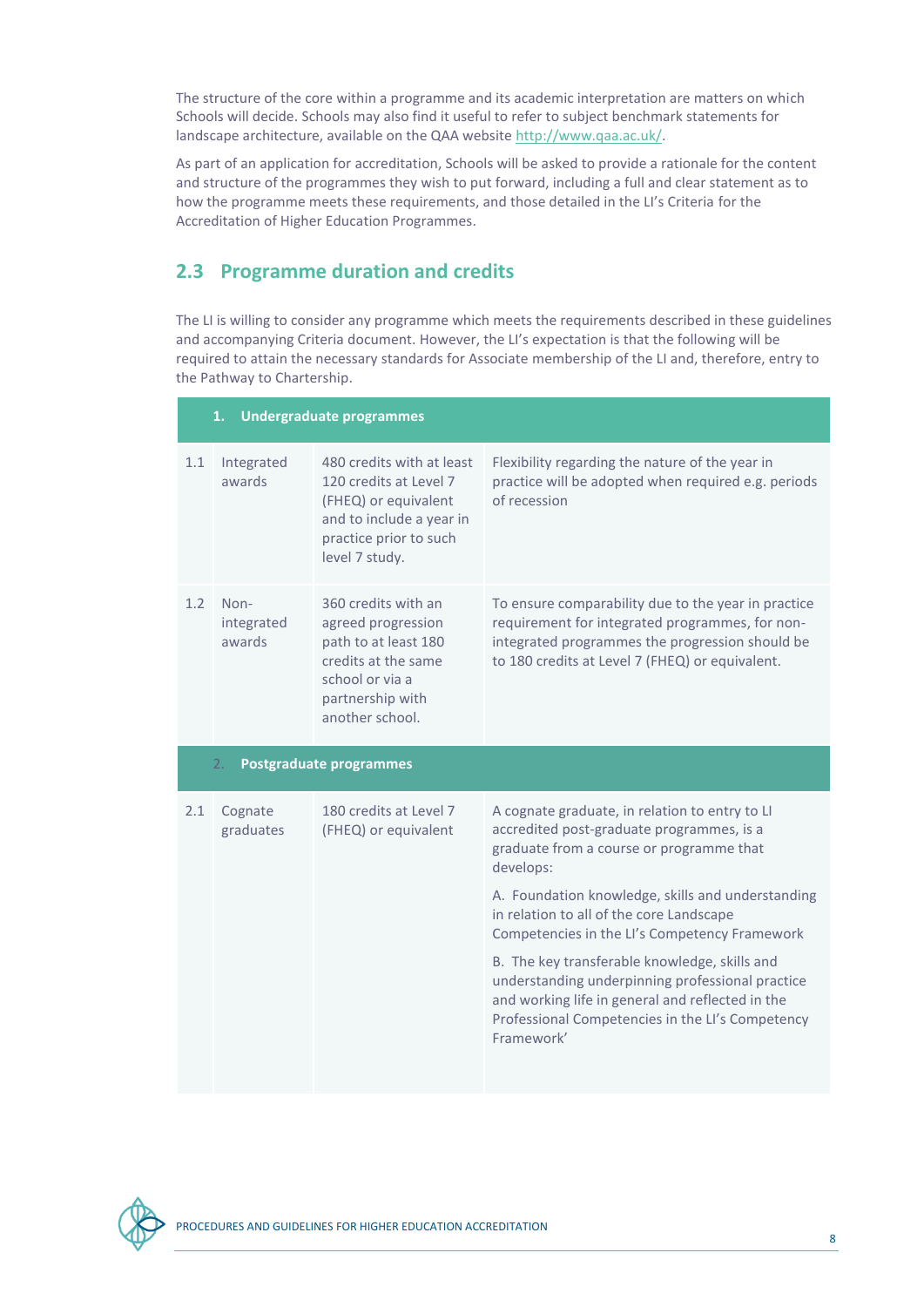2.2 Non cognate graduates Conversion programmes to be 300 credits - 120 credit conversion plus 180 credits postgraduate

The 180 credits can be the same course as for the cognate graduates and must be at Level 7 (FHEQ) or equivalent.

### **2.4 Teaching and assessment strategies and programme admissions**

The LI believes that Schools should be free to draw on their own expertise when deciding upon the appropriate teaching and learning strategies and the choice of specific teaching, learning and assessment methods for achieving the level of knowledge and skill expected of students graduating from accredited programmes.

However, the LI will expect Schools to demonstrate that:

- Methods are appropriate and robust
- Programmes are led, delivered and assessed by individuals with appropriate expertise
- There is proper integration of teaching and assessment strategies.

The LI will also look for evidence of:

- Active learning and the use of integrated case studies
- Practical project experience
- Input from practitioners
- Clear strategies to develop students' employability

Decisions about the admission of students at appropriate stages within a programme also lie with the accredited Schools. Schools must ensure that all students graduating from an accredited programme receive a comparable breadth and depth of education and outcomes whatever their path through the programmes.

### **2.5 Partnership – the memorandum of understanding**

The LI sees its relationship with accredited Schools as one of partnership. Schools are accordingly expected to be interested in and concerned about the profession, and be active participants in the Institute. As such, Schools are expected to:

- Encourage students to engage with their LI membership as well as local and wider professional landscape communities
- Support students in becoming involved in the wider landscape community
- Play an active role in the LI's work to boost student recruitment, spread awareness of landscape architecture, and generate intelligence to inform careers work
- Engage with their local LI branch
- Contribute to the intellectual development of the profession, not only through provision of accredited programmes, but where possible looking for opportunities for knowledge transfer to the wider profession
- Engage with the LI's work to establish strong relationships between the LI and students on accredited courses

This document together with LI 'Criteria for the Accreditation of Higher Education Programmes', constitute a memorandum of understanding between the LI and accredited Schools, describing what each will bring to the partnership. Making an application for accreditation constitutes an undertaking on the part of the School to abide by these guidelines and the accreditation criteria, as a condition of accreditation.

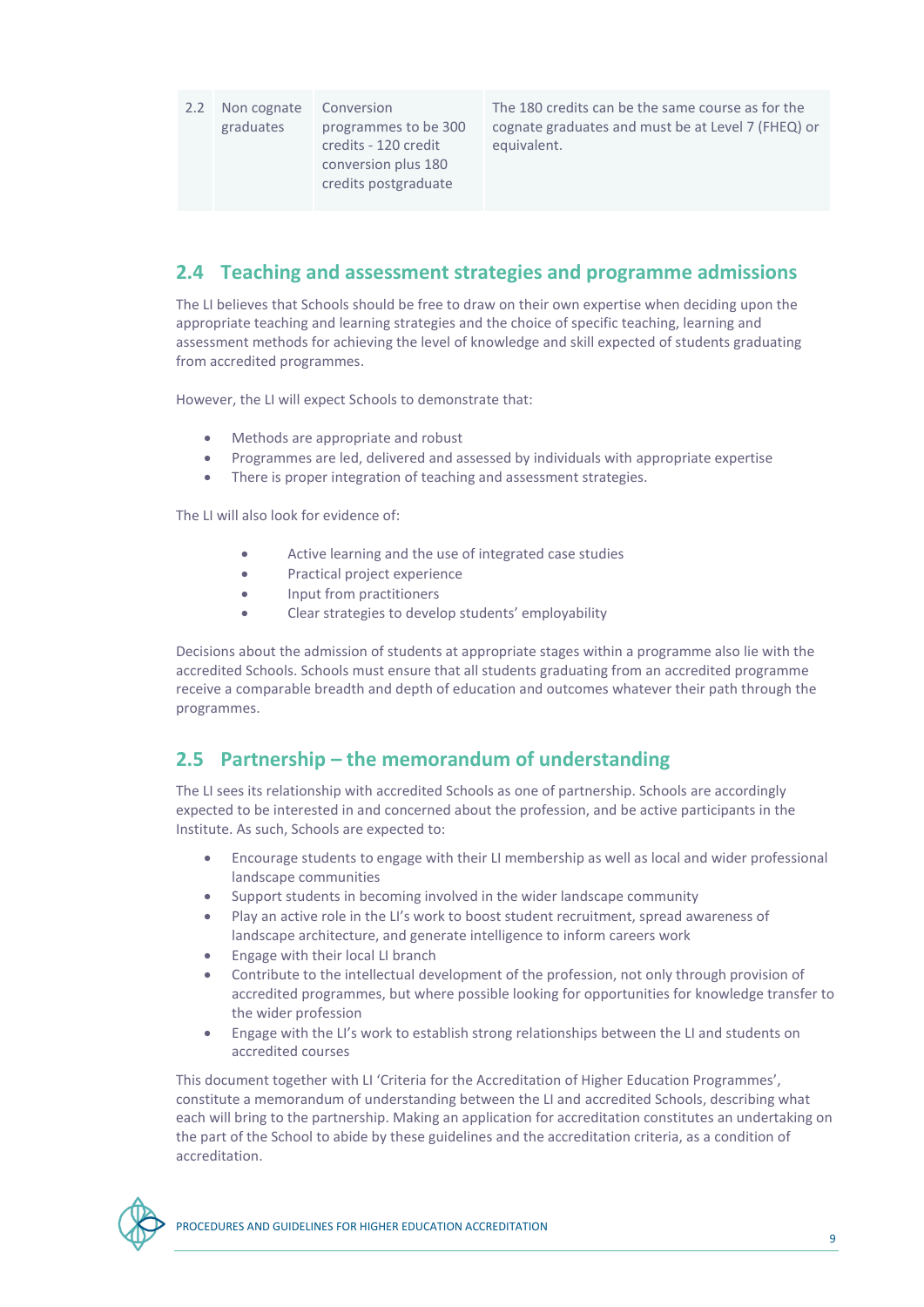### **2.6 LI membership information sessions**

In order to provide students on LI accredited courses with the opportunity to engage with their representative professional body and reap the benefits of Student membership, accredited Schools will be asked to register for 'Introduction to the LI' sessions at the start of the new academic year (for new cohorts) and 'Upgrading to Associate member' sessions at the end of the academic year for graduating cohorts. These sessions will provide students with insights into their professional body as well as the landscape profession as a whole and the steps they will need to take in order to gain Chartered status following graduation from their accredited programme. All accredited Schools will have access to a registration sheet ahead of the start of the new academic year in order to register for sessions at a suitable date and time.

### **2.7 Learning in work related contexts and work experience**

Programmes accredited by the LI are expected to include a significant element of learning in workbased and/or real-life contexts, with the aim of developing an understanding of professional practice and enhancing student employability.

Schools have the flexibility to decide whether this should be achieved via a year in practice, by integrating work experience into the programme structure, or through other methods which bring students into contact with real life contexts and issues.

The LI is particularly keen to encourage innovative approaches to work-based learning and will look for evidence of relationships with local practitioners and groups to ensure that programmes include opportunities for the exploration of real-life contexts and scenarios.

Where offered, work-based experience must be seen as a constituent part of the comprehensive programme structure, and assessed accordingly, with a measured outcome.

### **2.8 Access and equal opportunities**

The LI aims to encourage people from all sections of the community to take up places on accredited programmes and to go on to build successful careers in the profession. Schools are required to show that their programmes are free from unnecessary barriers to access and open to all who meet the required standards for entry.

As part of the application for accreditation, Schools will be asked to submit a statement on equal opportunities and comment on how this is being actively pursued within the School.

### **2.9 Staffing**

The quality of education delivered ultimately depends on the quality of teaching. In considering programmes for accreditation, the LI will wish to satisfy itself that:

- Programmes are led, taught and assessed by staff appropriately qualified and experienced in relevant fields.
- Staff to student ratios are sufficient to ensure the professional standard of the course will be maintained throughout the period of accreditation.

All Schools are expected to adopt a staff development policy which ensures that teaching staff are able to keep abreast of innovations in education and practice.

It is particularly important that staff are encouraged to engage in activities such as research and consultancy, professional practice, writing and travel, to ensure that teaching remains in touch with new ideas and techniques, current trends and the needs of the workplace and the wider profession. The LI publishes academic work in a variety of media and encourages staff in landscape schools to take advantage of these to promote their work and foster links between research and practice, and to have been actively involved in the Institute through taking up membership.

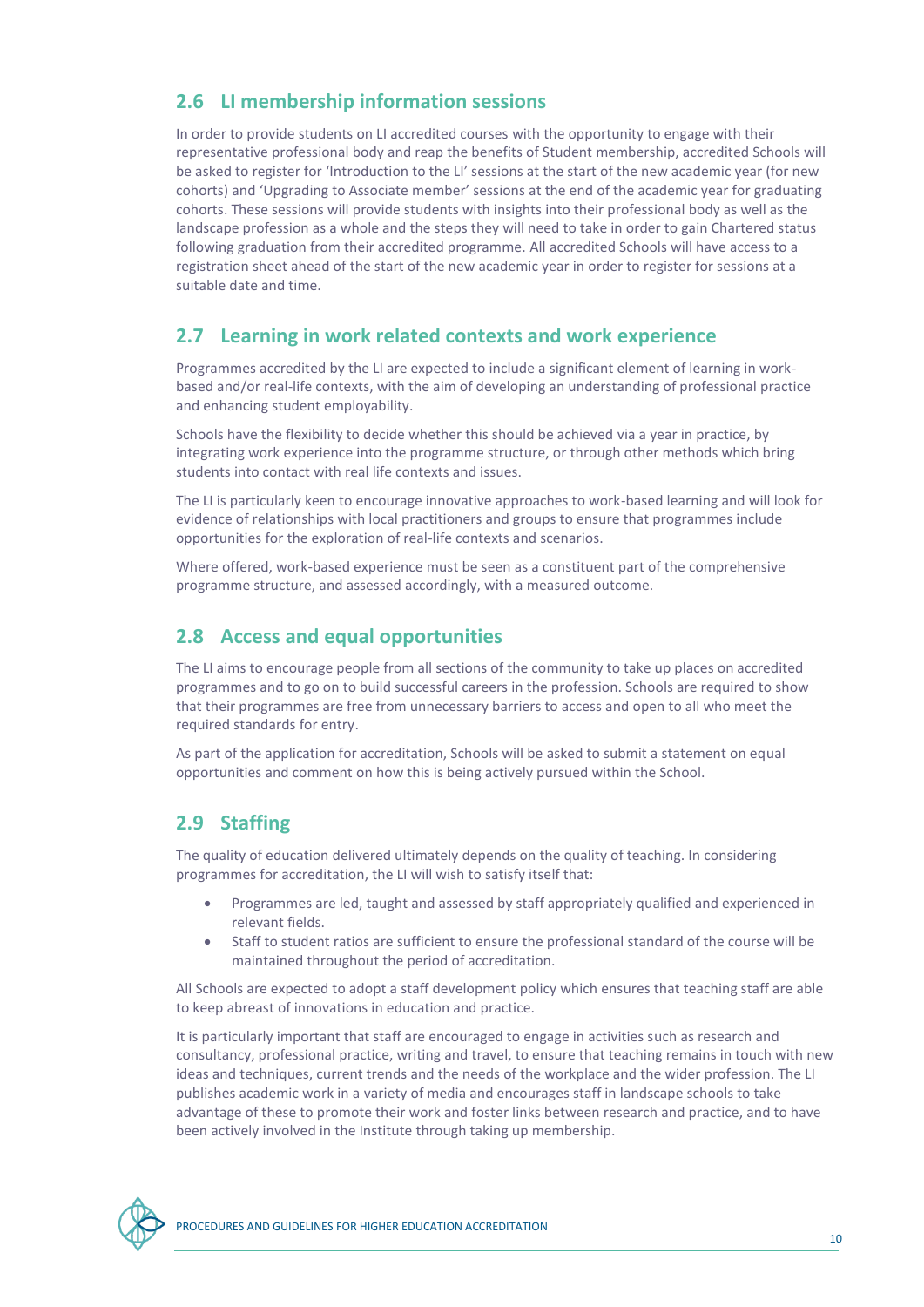To this end, Academic membership of the LI provides, via its online and print media, a forum for the dissemination of academic research to the wider professional community and a network for those involved in relevant areas of teaching and research.

See criteria A in the Criteria for Accreditation of Higher Education programmes document for more detailed information.

### **2.10 Professional Review Group (PRG)**

Once full or candidate accreditation is confirmed at a School, the LI will write to the School inviting them to nominate a panel of at least three members who will form their Professional Review Group (PRG). If the new course is run at a currently accredited school, the LI will recommend whether the School's PRG requires additional members. As a condition of accreditation Schools must ensure they maintain a quorate PRG. Further information on the composition and requirements of the PRG can be found in section 5 of this document.

### **2.11 Facilities**

Schools will need to demonstrate that studios, lecture and seminar rooms, workshops and laboratories are sufficient and appropriate to meet all teaching and study needs. Technical equipment must be appropriate to the academic and professional needs and requirements of the programme. This level of provision must be maintained throughout the period of accreditation. Where the accredited programme is design based, the LI expects the programme to be provided with dedicated studio space for students.

Information technology (hardware and software) should be up to date in all areas relevant to the course's emphasis and sufficient for the needs of the programme and the number of students attending.

Schools are expected to have good library and information facilities, covering relevant topics and stocking appropriate journals, with study facilities which are readily accessible to students.

Technical and administrative staff must be suitably qualified and in sufficient number to support the School's activities.

See criteria A in the Criteria for Accreditation of Higher Education programmes document for more detailed information.

### **2.12 Reporting requirements**

The LI makes a number of basic requirements in relation to administration of the accreditation partnership. The LI staff team will send a timetable of key dates to Schools at the beginning of each academic year. Reporting requirements are as follows:

### **2.12.1 Biennial Re-Accreditation Report**

Schools are required to submit a re-accreditation report to the LI on a biennial basis. Schools will be required to provide information regarding PRG meetings which have taken place within the last academic year; comments from the PRG and external examiner and actions taken by the School in response to such comments; any changes to the programme and the rationale for such changes; and the ways in which the programme continues to meet the LI accreditation criteria. This report must be prepared in partnership with the respective PRG and returned to the LI education manager as per the relevant deadline.

### **2.12.2 Annual Statistical Report**

Schools are required to submit an annual statistical report which provides the LI with data regarding entry requirements; student applications; current student figures; student nationalities; awards and employment statistics.

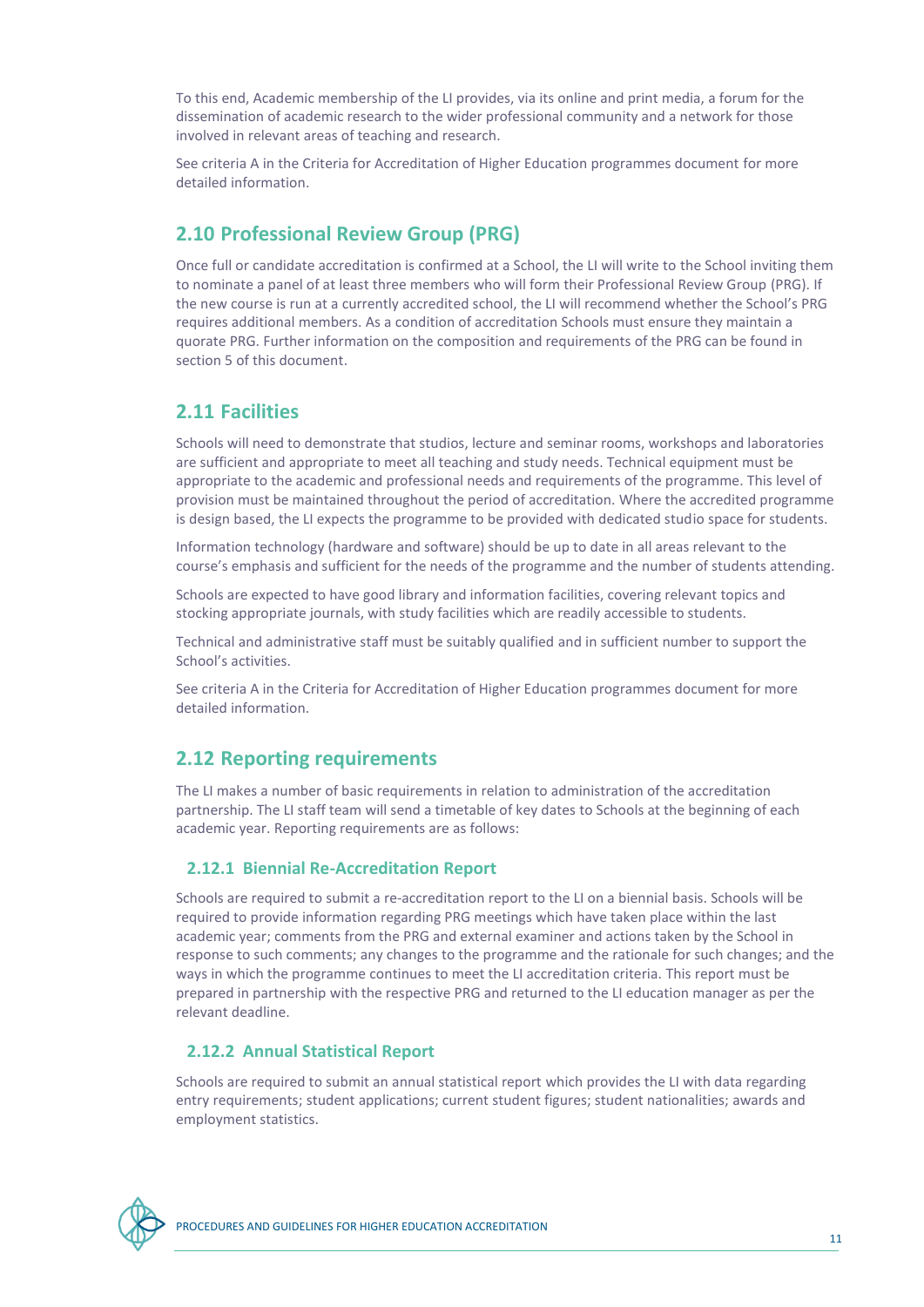From time to time the LI may also request other updates to assist in its work to monitor and promote landscape education – for example, number of students who have so far applied for places for the coming academic year.

This information is gathered to give an overall picture of landscape education for the benefit of both the LI and the accredited Schools. All information submitted by Schools is treated in confidence and will not be provided in disaggregated form to other parties. Aggregated statistics will, however, be made more widely available.

The statistical report will be embedded within the re-accreditation report during full re-accreditation reporting years.

### **2.13 Accreditation fees**

The LI charges a fee for all applications for accreditation. A biennial re-accreditation fee is also payable for renewal of accreditation. The fees contribute to the cost of the administrative support and careers promotional work undertaken by the LI.

#### **2.13.1 Applications for accreditation**

An application fee is charged in respect of all applications for accreditation of programmes, including direct applications for candidate accreditation, and applications to move from candidate to full accreditation. The initial application fee is fifty per cent of the fee for two years of accreditation, with the remaining fifty per cent payable upon successful application. If an application is unsuccessful, the application fee will not be refunded to the institution.

| 1. Applications for accreditation |                                               |                   |                                               |
|-----------------------------------|-----------------------------------------------|-------------------|-----------------------------------------------|
| 1.1                               | Initial application fee £1,125 per course     |                   | Payable upon submission of<br>application     |
|                                   | 1.2 Upon completion of<br>application process | £1,125 per course | Payable upon confirmation of<br>accreditation |

### **2.13.2 Biennial renewal of accreditation**

All accredited institutions are required to pay a biennial renewal fee which is payable at the point of reaccreditation application. For details of the biennial re-accreditation fees, please email [sarah.magee@landscapeinstitute.org.](mailto:sarah.magee@landscapeinstitute.org) 

### **2.14 Programme evolution**

Just as the LI acknowledges that no two programmes will be the same, it is also expected that programmes will develop and evolve over time in response to the changes in the workplace, in higher education and in society.

The LI's prime concern is that programmes continue to provide a solid foundation for a career in landscape architecture as per the LI's competency framework. The LI positively encourages course evolution and innovation and expects Schools to ensure that their programmes remain fresh, stimulating, relevant, and aligned to the competency framework.

Where it is clear that developments are evolutionary (natural progression), not revolutionary (such that a substantially different programme results), developments can often be encompassed within the existing accreditation arrangements.

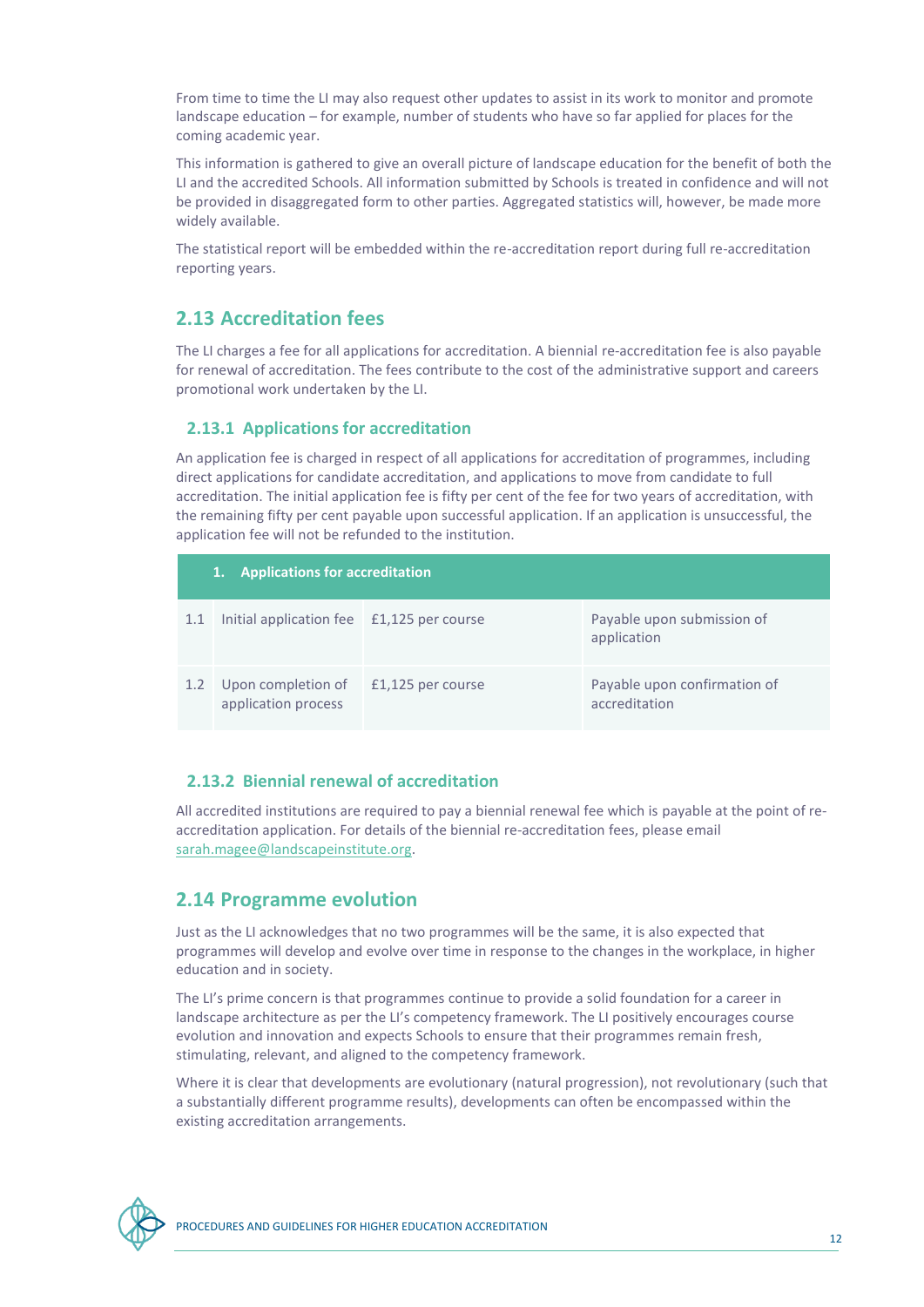Where changes are proposed, Schools are expected to involve Professional Review Groups (PRGs) in the review process (further information about the role of PRGs is given in section 4). The LI's Accreditation Sub-Committee will also be happy to give feedback and advice where the changes proposed are more substantial.

Where changes are significant, such as a change of title, award or major change in programme structure, or involve substantial changes in staffing levels and expertise, the School is required to notify their PRG and LI staff team of the changes in writing. The School should outline the proposed changes, indicate the likely impact of the change and the rationale for the change. In some cases, it may be necessary to arrange a new visit to the School by an Accreditation Panel.

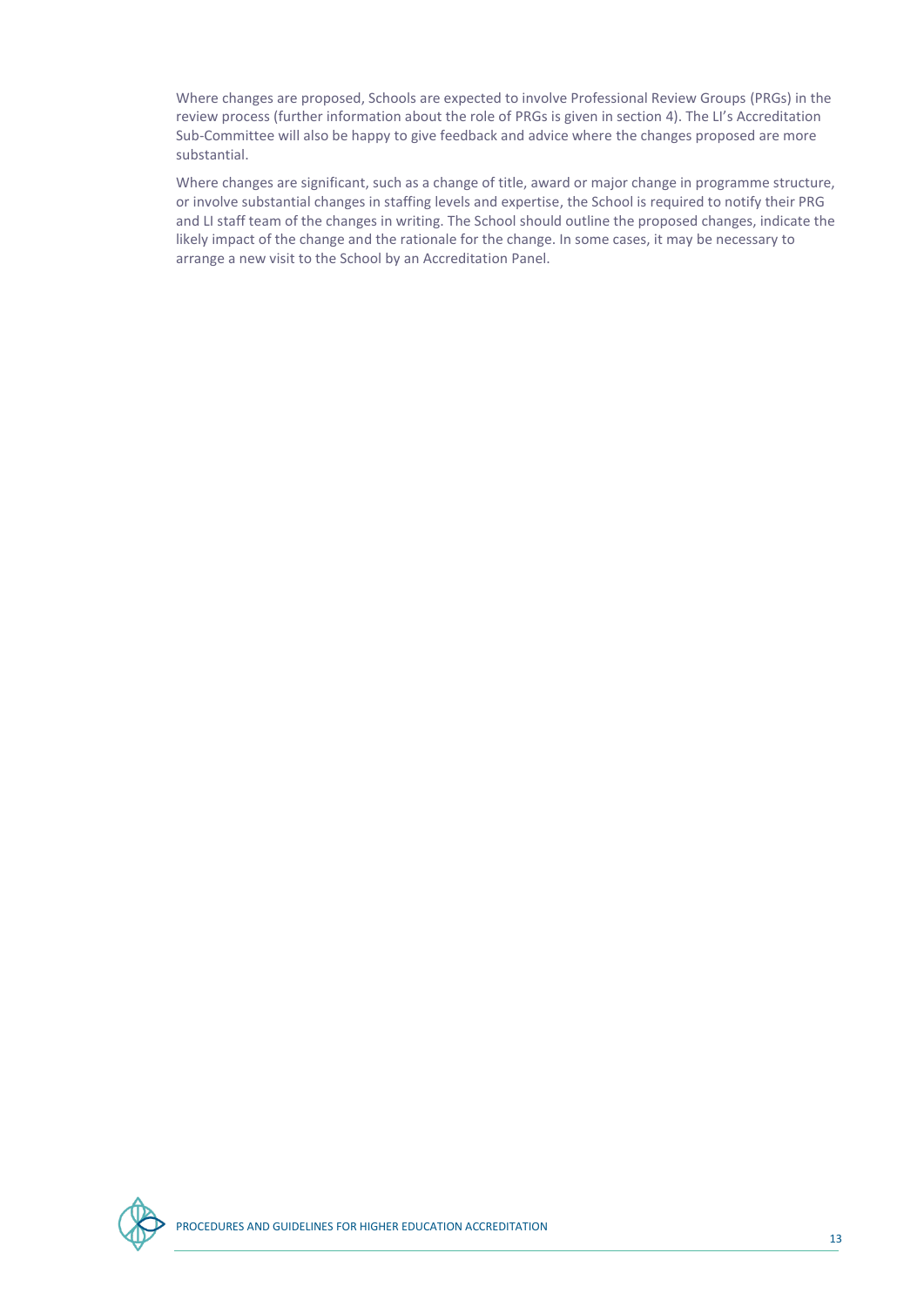## **3 Overseas programmes, dual accreditation, joint awards and shared units**

**The LI is able to establish reciprocal arrangements for recognition of qualifications with a number of countries and welcomes approaches from overseas institutions interested in exploring the possibilities of accreditation, mutual recognition of qualifications, or adoption of some of the entire UK model for qualification.** 

The boundaries between the professions are becoming increasingly permeable and working as part of an interdisciplinary team on projects is now common practice. The LI accordingly believes that interdisciplinary learning with students training in related professions and disciplines is an important part of the learning experience and of preparation for working life, and Schools are encouraged to look for opportunities for joint project work where possible.

The LI also welcomes applications for accreditation of dual awards and those which may also lead to qualifications accredited by other professional bodies. In cases where a dual arrangement is proposed, the university will be expected to provide a rationale for the dual award or linked routes as part of their explanation of the ethos of the programme and the graduates it is seeking to produce.

Where two subjects are linked in one award, the LI will expect to see evidence that they are fully integrated rather than two disparate areas bolted together. Students will be expected to show awareness that they are studying on an integrated programme, discuss links between the two and exhibit joined up thinking.

Universities must demonstrate that landscape elements are maintained throughout any such programme.

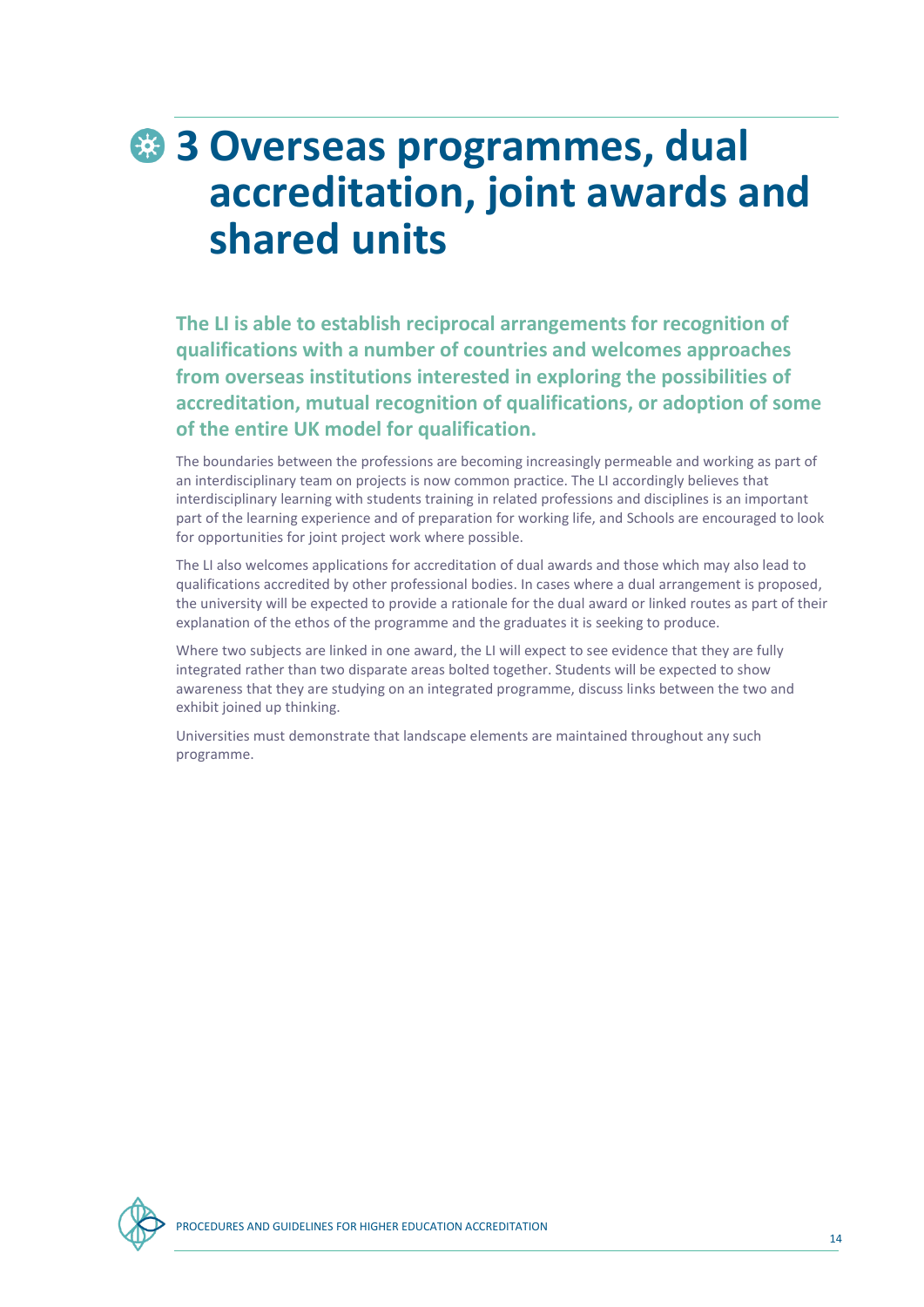### **4 Applying for candidate accreditation and full**   $\epsilon_{\text{th}}$ **accreditation**

**The LI's accreditation processes are overseen and managed by the LI's Accreditation Sub-Committee (ASC). On policy issues, the ASC works in consultation with the Standing Committee of Heads of Schools of Landscape Architecture (SCHOLA). The ASC reports directly to the LI's Education and Membership Committee (EMC) which is responsible for ratifying recommendations regarding accreditation of new courses.** 

The tables below describe the various stages of the application process for candidate and full accreditation:

| <b>Stage one: Expression of interest</b>               |                                                                                                                                                                                                                                                                                                                                                                                                                                                                                                                                                                                                                                                                                                                                                                                                            |                                                                       |  |  |
|--------------------------------------------------------|------------------------------------------------------------------------------------------------------------------------------------------------------------------------------------------------------------------------------------------------------------------------------------------------------------------------------------------------------------------------------------------------------------------------------------------------------------------------------------------------------------------------------------------------------------------------------------------------------------------------------------------------------------------------------------------------------------------------------------------------------------------------------------------------------------|-----------------------------------------------------------------------|--|--|
| <b>Step</b>                                            | <b>Description</b>                                                                                                                                                                                                                                                                                                                                                                                                                                                                                                                                                                                                                                                                                                                                                                                         | <b>Documentation required</b>                                         |  |  |
| 1.1 Expressing your<br>interest in LI<br>accreditation | Schools wishing to apply for candidate or full accreditation should, in the first instance, provide<br>the LI with information about the School and outline programme documentation, including<br>information regarding programme level, credits, and relationship to LI competency framework<br>by emailing sarah.magee@landscapeinstitute.org                                                                                                                                                                                                                                                                                                                                                                                                                                                            | Any relevant documentation which provides details of the<br>programme |  |  |
| 1.2 Initial ASC meeting                                | The LI will arrange a time for representatives of the ASC to meet with the School for initial,<br>informal discussions. The meeting provides the opportunity for the School and the LI,<br>without commitment, to explore how the programme content, ethos, structure and other<br>aspects might relate to the LI's accreditation criteria, and how the relationship between<br>the LI and the School might be taken forward. The meeting in no way pre-empts the LI's<br>ultimate decision as to whether a programme will be accredited. As part of these<br>discussions, the ASC may indicate areas in which further development may be required.<br>Where no major issues are identified, discussions may culminate in an invitation to the<br>School to submit a formal application for accreditation. |                                                                       |  |  |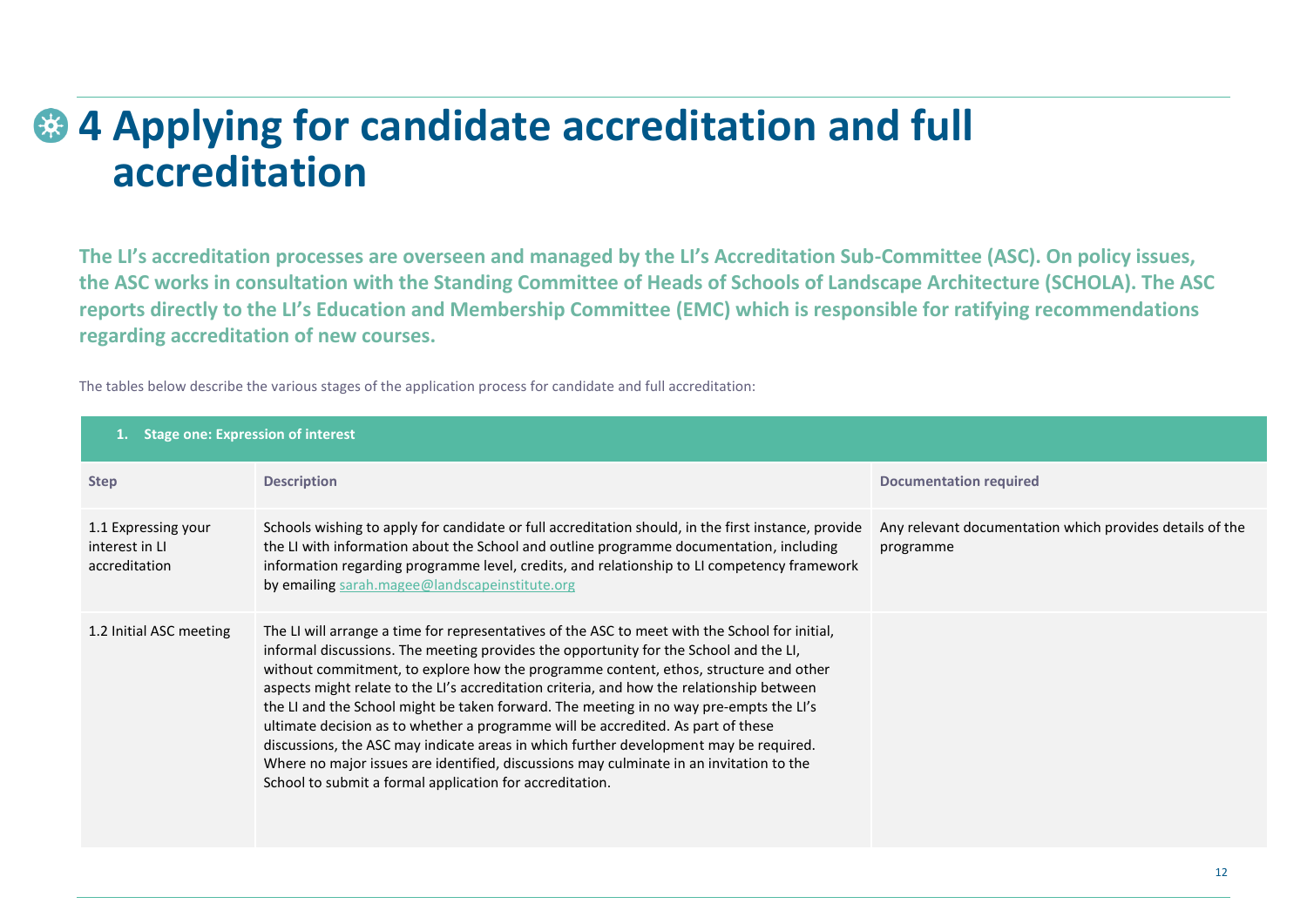| 2. Stage two: Submitting an application                                                         |                                                                                                                                                                                                                                                                                                                                                                                                                                                                                                                                                                                                                                                          |                                                                                                                                                                                                                                                                                                                                                                                                                                                                                                                                                                                                                                                                                                                                                                                                                                                                                                                                    |  |
|-------------------------------------------------------------------------------------------------|----------------------------------------------------------------------------------------------------------------------------------------------------------------------------------------------------------------------------------------------------------------------------------------------------------------------------------------------------------------------------------------------------------------------------------------------------------------------------------------------------------------------------------------------------------------------------------------------------------------------------------------------------------|------------------------------------------------------------------------------------------------------------------------------------------------------------------------------------------------------------------------------------------------------------------------------------------------------------------------------------------------------------------------------------------------------------------------------------------------------------------------------------------------------------------------------------------------------------------------------------------------------------------------------------------------------------------------------------------------------------------------------------------------------------------------------------------------------------------------------------------------------------------------------------------------------------------------------------|--|
| <b>Step</b>                                                                                     | <b>Description</b>                                                                                                                                                                                                                                                                                                                                                                                                                                                                                                                                                                                                                                       | <b>Documentation required</b>                                                                                                                                                                                                                                                                                                                                                                                                                                                                                                                                                                                                                                                                                                                                                                                                                                                                                                      |  |
| 2.1 Completing the<br>application form and<br>collating relevant<br>supporting<br>documentation | The accreditation application form can be requested via an online enquiry form via email to<br>the LI education manager at sarah.magee@landscapeinstitute.org. Exemplar applications can<br>be made available via a request in writing to the same email address. Information provided via<br>the application form should clearly indicate how programmes and administrative or other<br>arrangements will meet the LI's accreditation guidelines and criteria.<br>Applications for candidate accreditation and full accreditation should be made using the same<br>application form.                                                                    | Clearly labelled supporting documentation required at the<br>point of application includes:<br>Details of the ways in which the course maps to<br>the LI's Competency Framework<br>The programme's relationship to the professional<br>$\bullet$<br>standards and any other benchmarks set by the LI<br>Programme specifications, including full details of<br>its structure, modules taught and the specific<br>content of these modules<br>Copies of all external examiner reports for the last<br>$\bullet$<br>three years (where available)<br>Reports on all validations and reviews conducted<br>$\bullet$<br>in the last three years (where available)<br>Details of staffing and staff CVs<br>$\bullet$<br>Statistics on the staff student ratio<br>$\bullet$<br>Reports and details of processes for enhancing<br>$\bullet$<br>access, diversity and inclusion<br>PRG member nominees' - or indicative nominees' -<br>CVs |  |
| 2.2 Submitting the<br>application form and<br>supporting<br>documentation                       | Completed application forms and supporting documentation should be submitted via one,<br>single email to sarah.magee@landscapeinstitute.org.<br>Once the application has been received, it will be checked for completeness by the LI's<br>staff team. It will then be referred to the ASC who will conduct an initial paper assessment.<br>Where no major concerns arise from the initial paper assessment, the application will<br>proceed to the second stage of assessment, an accreditation visit by a specially convened<br>Accreditation Panel. The LI will liaise with the institution to agree a suitable time for this<br>visit to take place. |                                                                                                                                                                                                                                                                                                                                                                                                                                                                                                                                                                                                                                                                                                                                                                                                                                                                                                                                    |  |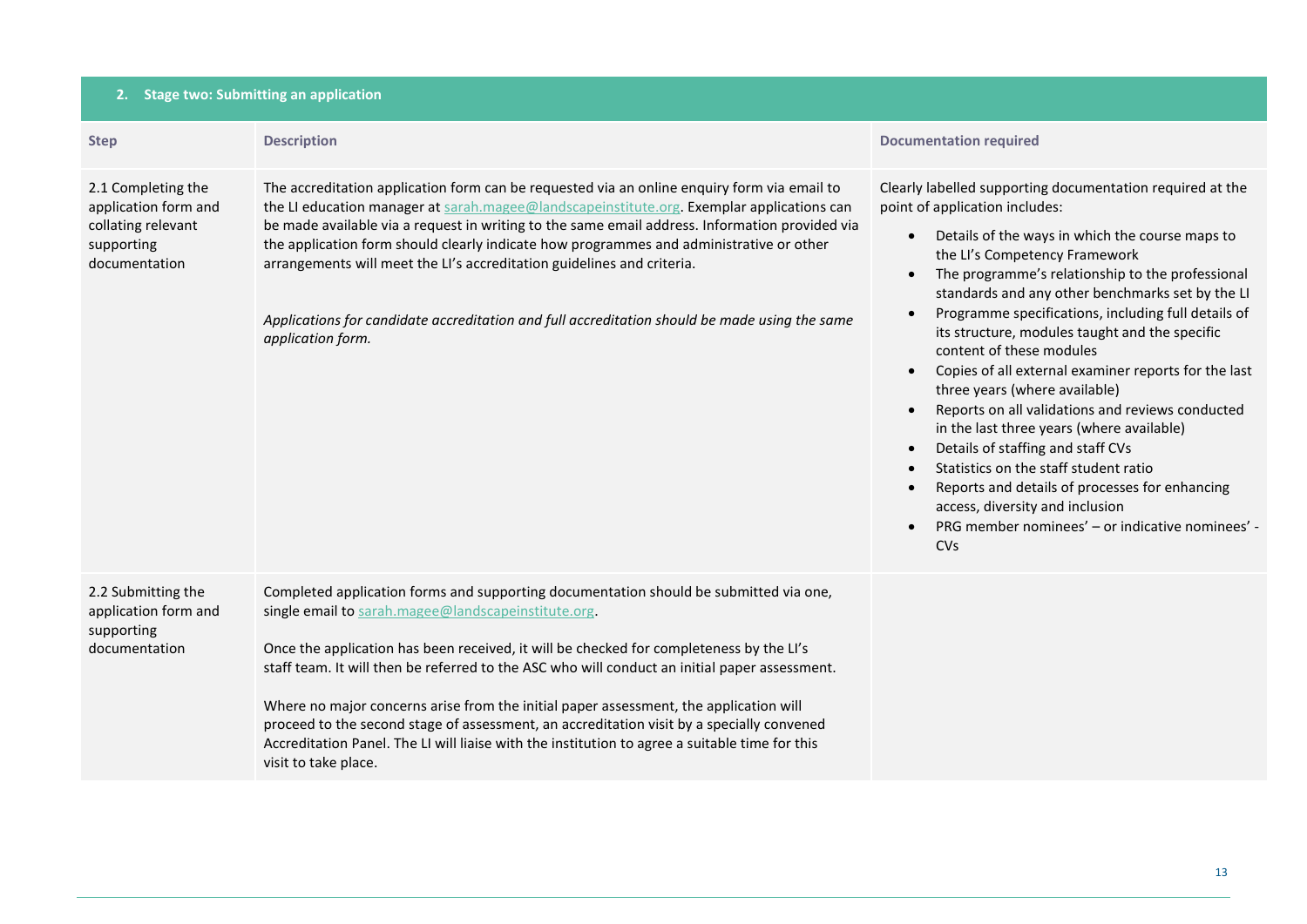#### **3. Stage three: The accreditation visit**

| <b>Step</b>                                                    | <b>Description</b>                                                                                                                                                                                                                                                                                                                                                                                                                                                                                                                                                                                                                                                                                                                                                                                                                                                                                                                                                                                                                                                                                                                                                                                                                                                                                                                                                                                                                                                                                                                                                                                                                                                                                                                                                                                                                                                                                                                                                     |
|----------------------------------------------------------------|------------------------------------------------------------------------------------------------------------------------------------------------------------------------------------------------------------------------------------------------------------------------------------------------------------------------------------------------------------------------------------------------------------------------------------------------------------------------------------------------------------------------------------------------------------------------------------------------------------------------------------------------------------------------------------------------------------------------------------------------------------------------------------------------------------------------------------------------------------------------------------------------------------------------------------------------------------------------------------------------------------------------------------------------------------------------------------------------------------------------------------------------------------------------------------------------------------------------------------------------------------------------------------------------------------------------------------------------------------------------------------------------------------------------------------------------------------------------------------------------------------------------------------------------------------------------------------------------------------------------------------------------------------------------------------------------------------------------------------------------------------------------------------------------------------------------------------------------------------------------------------------------------------------------------------------------------------------------|
| 3.1<br>Convening<br>the panel<br>and<br>arranging<br>the visit | An accreditation panel will be convened by the ASC and will typically consist of five members, including:<br>A chair, who will be a CMLI or FLI and will be a member of the ASC<br>$\bullet$<br>An additional CMLI and Associate member with relevant professional specialisms<br>$\bullet$<br>Three other members who may be practitioners or educationalists (to a maximum of two on any panel including the mandatory academic member<br>$\bullet$<br>Where possible, the LI will aim to include members drawn from relevant or adjacent LI branches. A member of the LI staff team will act as Secretary to the Panel.<br>Accreditation visits will normally be of one day in duration. The timetable and length of the visit will depend on the number and breadth of programmes submitted for<br>accreditation and whether particular issues have been identified which need to be explored as part of the visit. The detailed programme for the visit and a draft timetable<br>will be discussed with the university as part of the arrangements to convene the visit. Visits should take place in person as standard but arrangements can be made for<br>virtual visits where necessary, such as in the case of universities outside of the UK.                                                                                                                                                                                                                                                                                                                                                                                                                                                                                                                                                                                                                                                                                                                |
| 3.2<br>Preparing<br>for the visit                              | It is essential that the university make arrangements to enable a proper assessment to be conducted by the LI. Universities must:<br>Ensure that the panel is able to meet with key staff, including the Head of Department and Head of Faculty<br>$\bullet$<br>Provide a representative cross section of graduate (i.e., final year) work covering the full spectrum of ability and achievement, the main elements of the<br>$\bullet$<br>programme, the way in which students' knowledge, skills and understanding are developed, and the programme outcomes<br>Arrange for the panel to meet in a closed session with a fully representative group of:<br>$\bullet$<br>current students in the case of full accreditation application visits, or where the course is already running<br>❖<br>graduates drawn from the last three years of the programme (if applicable)<br>❖<br>Where universities are applying for full accreditation, graduates must be well represented in the group met in closed session<br>$\bullet$<br>In order that the Panel may speak freely to staff about student work and any issues identified during the course of the visit, students should not be invited to<br>participate in other sections of the programme, except by prior agreement with the LI.<br>Institutions must ensure that they keep any presentations to allocated times in the programme, so that time available for questions from the panel is not<br>compromised. Where these conditions are not met, it will be within the power of the chair of the panel to either declare the visit invalid or incomplete. No refund will<br>be given in respect of the accreditation fee for a visit which is declared void or incomplete. A further visit may be convened at the expense of the university.<br>Schools are asked to provide the accreditation panel with a lockable base room which can be used for panel discussions during the visit, and refreshments. |
| 3.3<br>Following<br>$+$ h $\sim$ $\cdot$ $i$ $\circ$ $i$ $+$   | Informal feedback on the outcome of the visit will normally be provided on the day of the visit.                                                                                                                                                                                                                                                                                                                                                                                                                                                                                                                                                                                                                                                                                                                                                                                                                                                                                                                                                                                                                                                                                                                                                                                                                                                                                                                                                                                                                                                                                                                                                                                                                                                                                                                                                                                                                                                                       |

the visit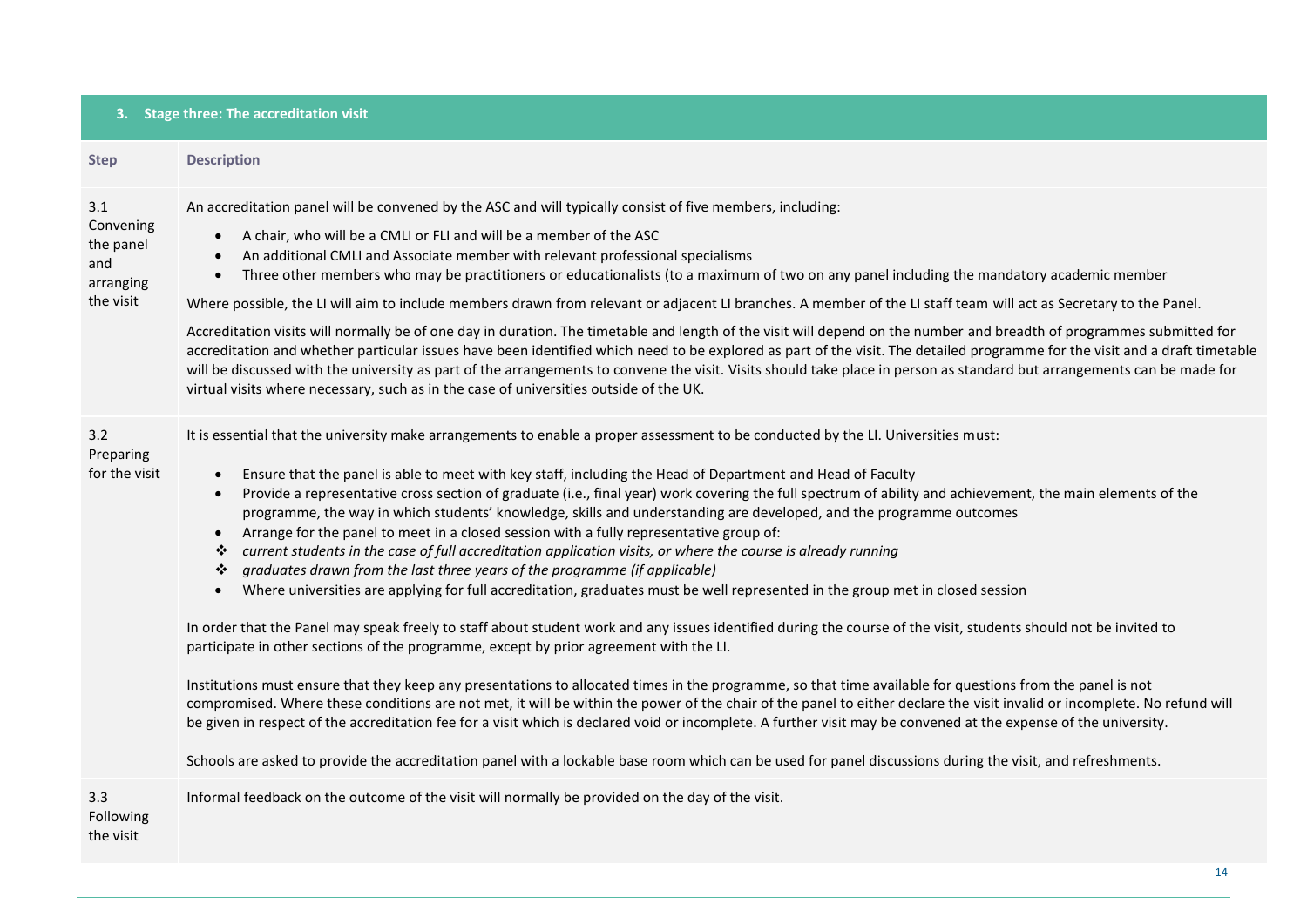The LI will then write to the School to formally notify them of the accreditation panel's recommendations with regard to the course or courses. In the case of an entirely new programme, the panel's recommendations will be subject to final ratification by LI's Education and Membership Committee.

Where the recommendation is that a course cannot be accredited at the present time, further information will be provided on the reasons for this decision and the steps which the panel recommends should be taken by the School should they wish to reapply.

| <b>Stage four: Formalising accreditation</b><br>4. |                                                                                                                                                                                                                                                                                                                                                                                                                                                                                                                                                                                                                                                                                                                                                                                                                                                                                                                                                                                                                                                                                                                    |                                                                                                                                                                                                                                                                             |  |  |
|----------------------------------------------------|--------------------------------------------------------------------------------------------------------------------------------------------------------------------------------------------------------------------------------------------------------------------------------------------------------------------------------------------------------------------------------------------------------------------------------------------------------------------------------------------------------------------------------------------------------------------------------------------------------------------------------------------------------------------------------------------------------------------------------------------------------------------------------------------------------------------------------------------------------------------------------------------------------------------------------------------------------------------------------------------------------------------------------------------------------------------------------------------------------------------|-----------------------------------------------------------------------------------------------------------------------------------------------------------------------------------------------------------------------------------------------------------------------------|--|--|
| <b>Step</b>                                        | <b>Description</b>                                                                                                                                                                                                                                                                                                                                                                                                                                                                                                                                                                                                                                                                                                                                                                                                                                                                                                                                                                                                                                                                                                 | <b>Documentation provided / required</b>                                                                                                                                                                                                                                    |  |  |
| 4.1 Confirmation of<br>accreditation               | Schools making a successful application for full or candidate accreditation will receive a formal<br>letter and certificate from the LI confirming accreditation. Schools should advise the LI if they<br>wish the certificate to be given in a formal presentation at the School.<br>Once accreditation has been granted the programme will be added to the list of LI accredited<br>programmes on the LI's careers website www.chooselandscape.org and will be promoted as<br>part of the LI's ongoing recruitment activity.<br>The School will also be sent details of, and invited to join, SCHOLA, the representative body for<br>LI accredited institutions.                                                                                                                                                                                                                                                                                                                                                                                                                                                 | Accreditation confirmation letter<br>Accreditation certificate<br>$\bullet$<br>LI membership information for students<br>'Introduction to the LI' session sign-up sheet<br>Promotional assets to be included in course<br>promotional materials e.g., 'LI Accredited' badge |  |  |
| 4.2 Promoting<br>accreditation of the<br>course(s) | Schools are expected to update relevant literature as soon as possible to indicate that<br>programmes or courses have LI accreditation. Current accreditation status must be clearly<br>and accurately indicated. In particular:<br>Where a programme has candidate status rather than full accreditation, this must<br>$\bullet$<br>be clearly stated<br>Where accreditation has been granted to a programme which consists of a<br>$\bullet$<br>'package' of two courses (for example BA (hons) Landscape Architecture + Dip<br>Landscape Architecture), the requirement to take both must also be made clear<br>A link to www.chooselandscape.org must be provided on the course homepage<br>$\bullet$<br>The http for the relevant page of the School website should be provided to the LI for listing<br>on www.chooselandscape.org<br>Schools should also use the 'LI Accredited' badge in promotional material, on their<br>websites or in other suitable locations. The logo should appear with the words "An<br>accredited programme of the Landscape Institute". The LI staff team can provide logotypes |                                                                                                                                                                                                                                                                             |  |  |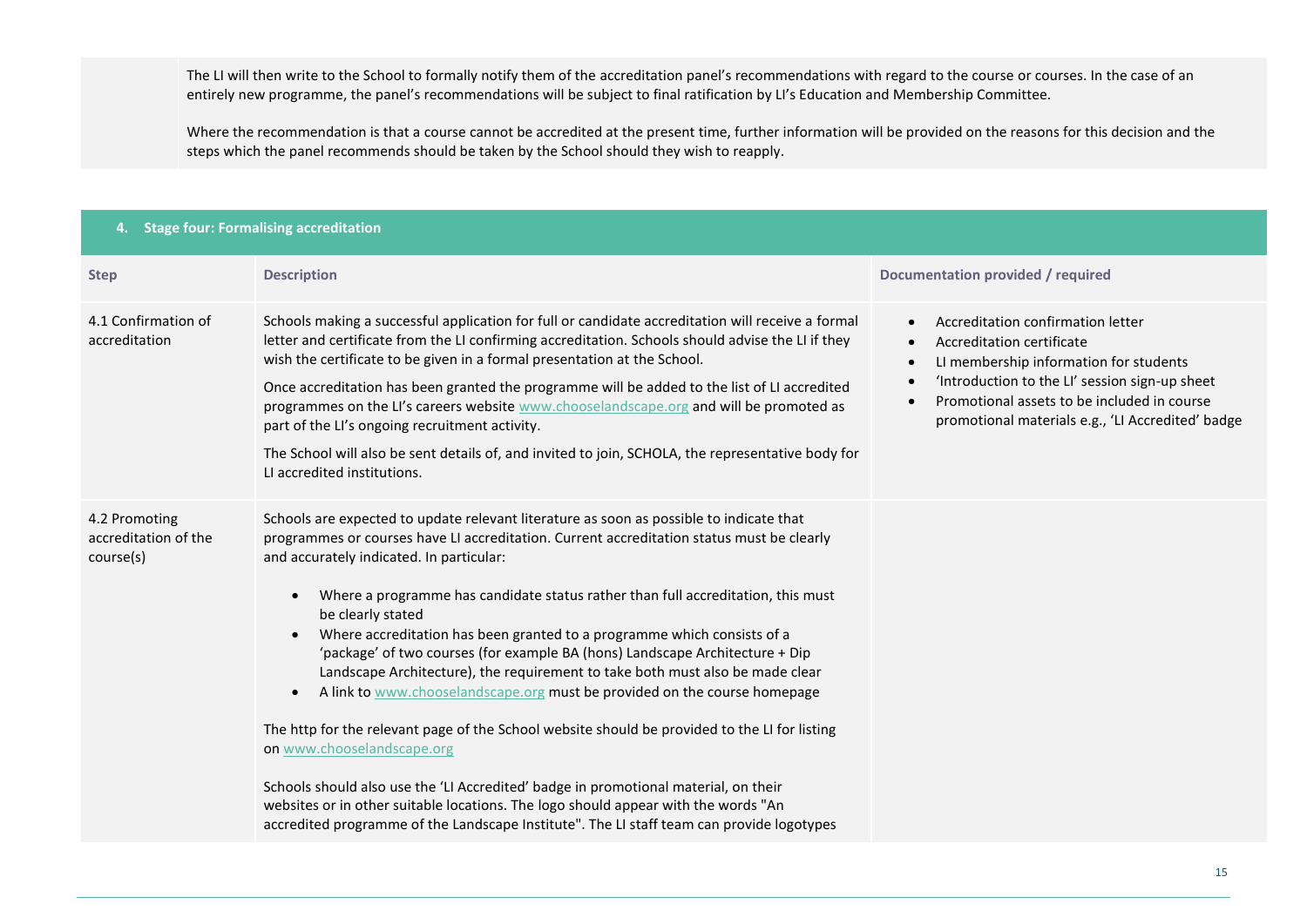| in a variety of formats. However, copies of publications, and hyperlinks to web pages |  |
|---------------------------------------------------------------------------------------|--|
| featuring the logos must be provided to the LI staff team for approval.               |  |

| <b>Stage five: Moving from candidate to full accreditation</b><br>5. |                                                                                                                                                                                                                                                                                                                                                                                                                                                                                                                                                                                                                                                                                                                                                                                                                                                                                                                                                                                                                                                                                                                                                                                                                                                                                                                                                                                                                                                                                                                                                                                                                      |                               |  |  |
|----------------------------------------------------------------------|----------------------------------------------------------------------------------------------------------------------------------------------------------------------------------------------------------------------------------------------------------------------------------------------------------------------------------------------------------------------------------------------------------------------------------------------------------------------------------------------------------------------------------------------------------------------------------------------------------------------------------------------------------------------------------------------------------------------------------------------------------------------------------------------------------------------------------------------------------------------------------------------------------------------------------------------------------------------------------------------------------------------------------------------------------------------------------------------------------------------------------------------------------------------------------------------------------------------------------------------------------------------------------------------------------------------------------------------------------------------------------------------------------------------------------------------------------------------------------------------------------------------------------------------------------------------------------------------------------------------|-------------------------------|--|--|
| <b>Step</b>                                                          | <b>Description</b>                                                                                                                                                                                                                                                                                                                                                                                                                                                                                                                                                                                                                                                                                                                                                                                                                                                                                                                                                                                                                                                                                                                                                                                                                                                                                                                                                                                                                                                                                                                                                                                                   | <b>Documentation required</b> |  |  |
| 5.1 Moving from<br>candidate to full<br>accreditation                | Where a programme is seeking to move from candidate to full accreditation, the following<br>criteria must be met. As with all applications for full accreditation:<br>The programme must have had at least one graduating cohort.<br>$\bullet$<br>Cohorts graduating from the programme seeking accreditation must be of a sufficient<br>$\bullet$<br>size for a reasonable assessment of the programme to be conducted.<br>The institution must clearly demonstrate that the programme meets the LI's<br>$\bullet$<br>accreditation criteria in full.<br>In addition:<br>Any conditions stipulated at the time that candidate status was granted (or specified<br>$\bullet$<br>by accreditation committee during the period of candidate accreditation) must have<br>been met.<br>A move to full accreditation must be recommended and/or supported by the PRG.<br>$\bullet$<br>Candidate programmes or courses must apply for full accreditation within 3 years of their<br>first cohort graduating.<br>If an institution does not apply for full accreditation within this period or fails to meet the<br>above conditions in full, its candidate status will lapse. The LI also reserves the right to decline<br>reaffirmation of candidate accreditation where the accreditation relationship is not developing<br>satisfactorily or insufficient progress is being made towards fully accredited status. Should the<br>programme or course wish to regain candidate status, it will be required to make a new<br>application for accreditation. This application will incur any associated accreditation fees. | Application form              |  |  |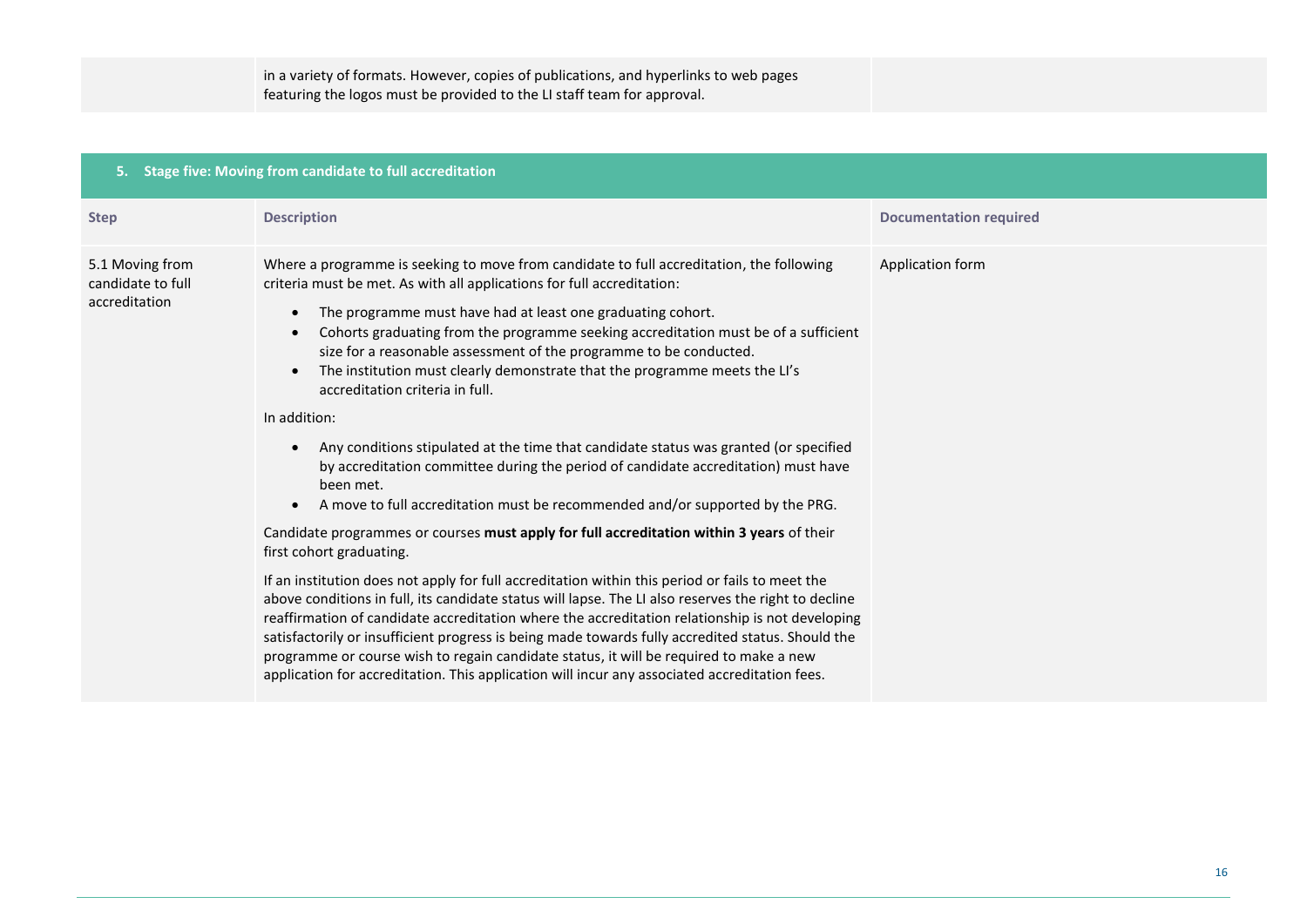# **5 Professional Review Group (PRG)**

**Once full or candidate accreditation is confirmed at a School, the LI will invite them to form their Professional Review Group (PRG). If the new course is run at a currently accredited school, the LI will recommend whether the School's PRG requires additional members. As a condition of accreditation, Schools must ensure they maintain a quorate PRG.**

### **5.1 PRG composition**

PRGs must contain a minimum of three members to be quorate and meet the LI's accreditation requirements. PRGs must:

- Include at least two fully qualified Chartered Members of the LI.
- Reflect the professional focus of the programme and consist of practitioners with significant, relevant professional experience.
- Have at least one member or one third of members drawn from those working or practicing in the region wherever possible.
- Include at least one member of the panel nominated by the local LI branch (the School should liaise with the branch with regard to nomination).
- Remain quorate throughout the year.

Where a school offers a range of accredited programmes the PRG's size and composition should reflect this, especially if the accredited portfolio has differing areas of emphasis (e.g. an MA in Landscape Architecture and BA in Landscape Management). This would normally entail an additional PRG member with a background relevant to each additional accredited course.

Although the PRG is a professional panel, the LI welcomes involvement of academics in PRGs, to a total not exceeding one third of the members of the panel. Where possible, it is helpful if the PRG also includes practitioners or academics with experience of lecturing or external examining. Current external examiners may serve on PRGs. Practitioners participating in the course as guest lecturers may also serve on PRGs provided that they are not contracted to the School as staff members and the School can demonstrate that the relationship is such that there is no conflict of interest.

PRG members are asked to serve in the group for a minimum of four and no more than eight years, unless they have dispensation from the LI. Schools must ensure that there is continuity between panels for successive years - a situation should not arise where all members of the panel are new in any given year.

### **5.2 Approval of PRG members**

Schools must forward CVs of the proposed panel, and any new members nominated during the period of accreditation, to the LI for review. Schools will also be asked to comment on any current or previous links with proposed PRG members, where applicable, and, in particular, where there may be potential issues with regard to conflict of interest.

Nominated CVs will be forwarded to the ASC for consideration and approval. If approved, the School will be informed and asked to confirm the approval with the nominee.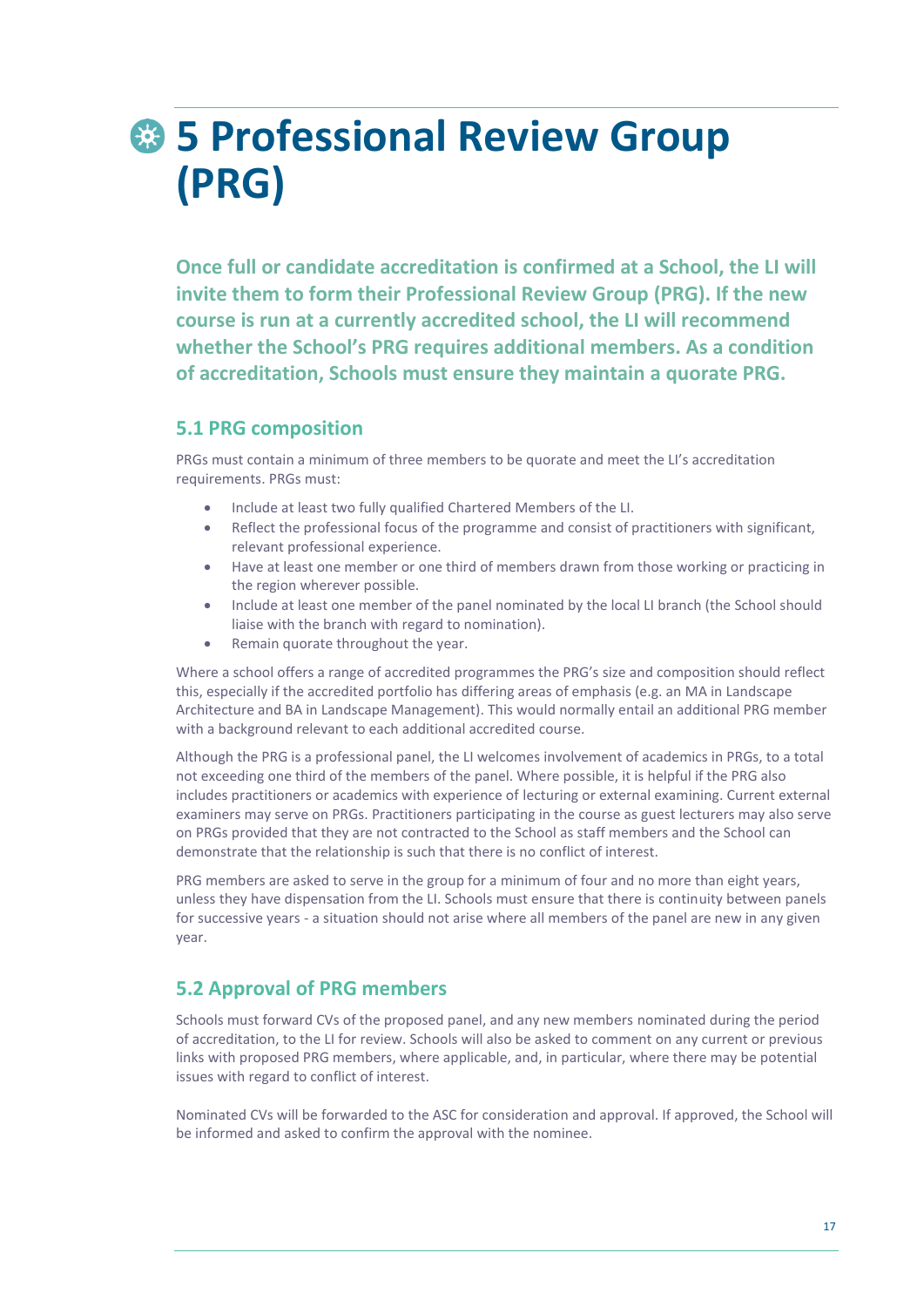### **5.3 Information provided by the LI to PRG members**

Once a nomination of a new PRG member has been received from the School and approved by the ASC, the LI staff team will send new members an introductory pack which will include this document, the LI accreditation criteria, copies of PRG reports for the previous two years, and any additional current guidance.

All PRG members are expected to ensure they have a working knowledge of the LI's accreditation guidelines and reporting requirements. The LI staff team will be pleased to assist with any questions.

The LI runs training events for new PRG members twice annually. Any new PRG members will be expected to attend this event unless they have substantial previous experience on an LI PRG. To find out the date of the next available PRG training session, please contact the LI Education Manager.

### **5.4 Information provided by the School to PRG members**

Schools are expected to provide new PRG members with full information about the accredited course or programme. For new members, this should include:

- Up to date copies of the School's handbook and Course handbook, details of the programme structure and content and any other relevant information.
- Up to date information on staffing levels and areas of expertise.
- School assessment criteria for modules or units.
- The last three internal verification reports or equivalent.
- The last three years' external examiners reports.
- A statement of funding available for student trips, expenses, etc.
- Confirmation of their tuition fees.

Schools must ensure that established members are provided with any new updated documentation as it becomes available including: any recent internal verification and external examiners' reports, programme statistics and any other relevant information.

### **5.5 The role of the PRG**

The PRG is a professional panel, the key functions of which are to:

- Work with the school during the year as a critical friend and sounding board.
- Provide advice on current developments in practice.
- Submit a report in partnership with the School during full re-accreditation years, and an independent report during statistical report years, on whether, in their view;
	- ❖ A programme continues to meet the LI's accreditation criteria
	- ❖ Accreditation should be reaffirmed for the coming academic year
	- ❖ Any concerns or issues have arisen throughout the year or are beginning to emerge.

In carrying out their role, a key consideration for the PRG will be whether, as practitioners, they consider that graduates from a programme have received initial professional education such that they have the foundation knowledge and understanding to take up their first employment in an area of the profession relevant to the focus of the programme.

Although members of PRGs will often have experience in higher education, through lecturing or acting as an external examiner, the role of the PRG is not to conduct an academic assessment of the programme or course (although they may want to comment on these areas). Instead, members should consider and monitor the performance of the programme as a recipient of the skills the course delivers that is, as a professional practitioner and potential future employer and mentor of graduates from the programme.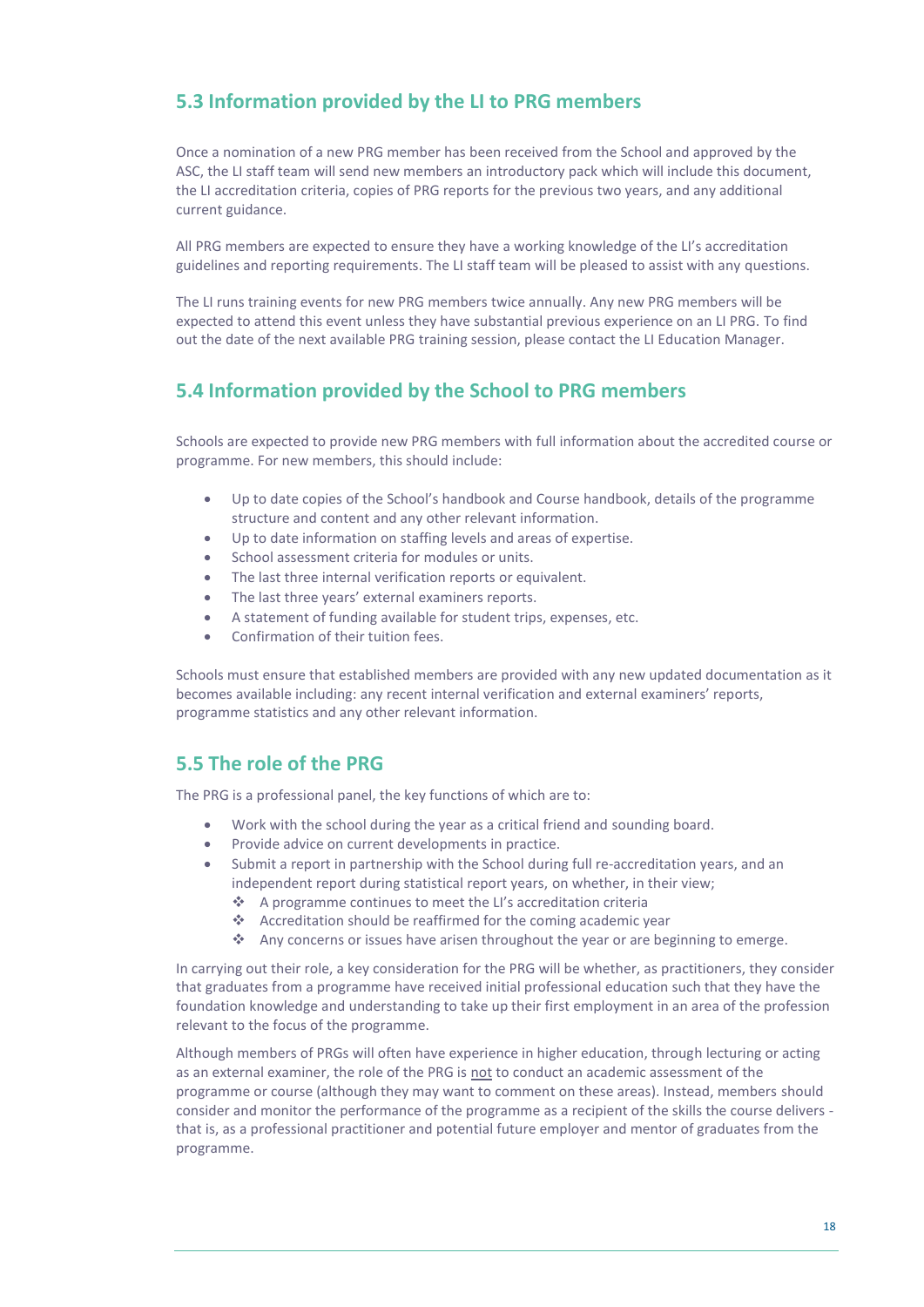Accredited Schools will already have a wide range of links with the profession and practices, but the LI also asks PRGs to use their regular and formal contact with the Schools wherever possible to help develop and support a meaningful and mutually beneficial partnership between Schools, the profession and the LI.

PRGs can contribute by:

- Using their own connections in the profession to help support the School in developing links with practice, local branches and other networks
- Encouraging Schools to make the most of LI facilities and support, and helping them identify new opportunities.
- Facilitating links between the LI and students by delivering 'Introduction to the LI' sessions on behalf of the LI at pertinent points throughout the programme and enabling students to sign up to free LI Student membership.
- Supporting the School in the delivery of its professional practice content by providing industry insight sessions, facilitating work experience opportunities where possible, or sharing opportunities via their network.

The aim of both Schools and PRGs should be to develop and foster a positive, open and honest relationship. The LI staff team is on hand to provide advice and support to PRGs and Schools.

### **5.5.1 Candidate programmes**

In the case of candidate courses or programmes, the PRG has a particular role in mentoring and advising the School, helping to steer the programme such that it will, on successful completion by the first cohort, meet the LI's guidelines for full accreditation.

### **5.5.2 Scope of authority**

Accredited Schools will be expected to involve PRGs in discussions about changes to programme content, balance and format which may substantially affect the content, quality, assessment or delivery of the programme.

While PRGs are expected to discuss, advise and make suggestions to Schools on the full range of issues relevant to their role, only the ASC has the authority to award, vary, or stipulate conditions for accreditation.

In the event of major concerns arising during the academic year, such that bring into question the School's ability to continue to meet the LI's accreditation criteria, the chair of the PRG should formally voice its concerns to the School and LI Education Manager in the first instance. If necessary, a meeting will be convened between the ASC, the PRG and the School to consider what steps should be taken.

### **5.6 The PRG Chair**

The PRG should elect a Chair to act as the main contact with the School. While the PRG should work as a team, the Chair has particular responsibility for coordinating its activities, welcoming and onboarding new members and ensuring that relevant reports are submitted in a timely manner i.e., the reaccreditation report, including PRG comments and feedback, during full re-accreditation years, and the annual report of the PRG during statistical report return years. The Chair should be a Chartered Member of the Landscape Institute (CMLI).

The PRG is ultimately responsible to the LI's ASC. The Chair of the PRG is expected to remain in contact with the Chair of the ASC to discuss any points of interest or concern which develop during the year. If any major concerns arise which they feel may potentially threaten the programme's accredited status, they should initially contact the LI Education Manager.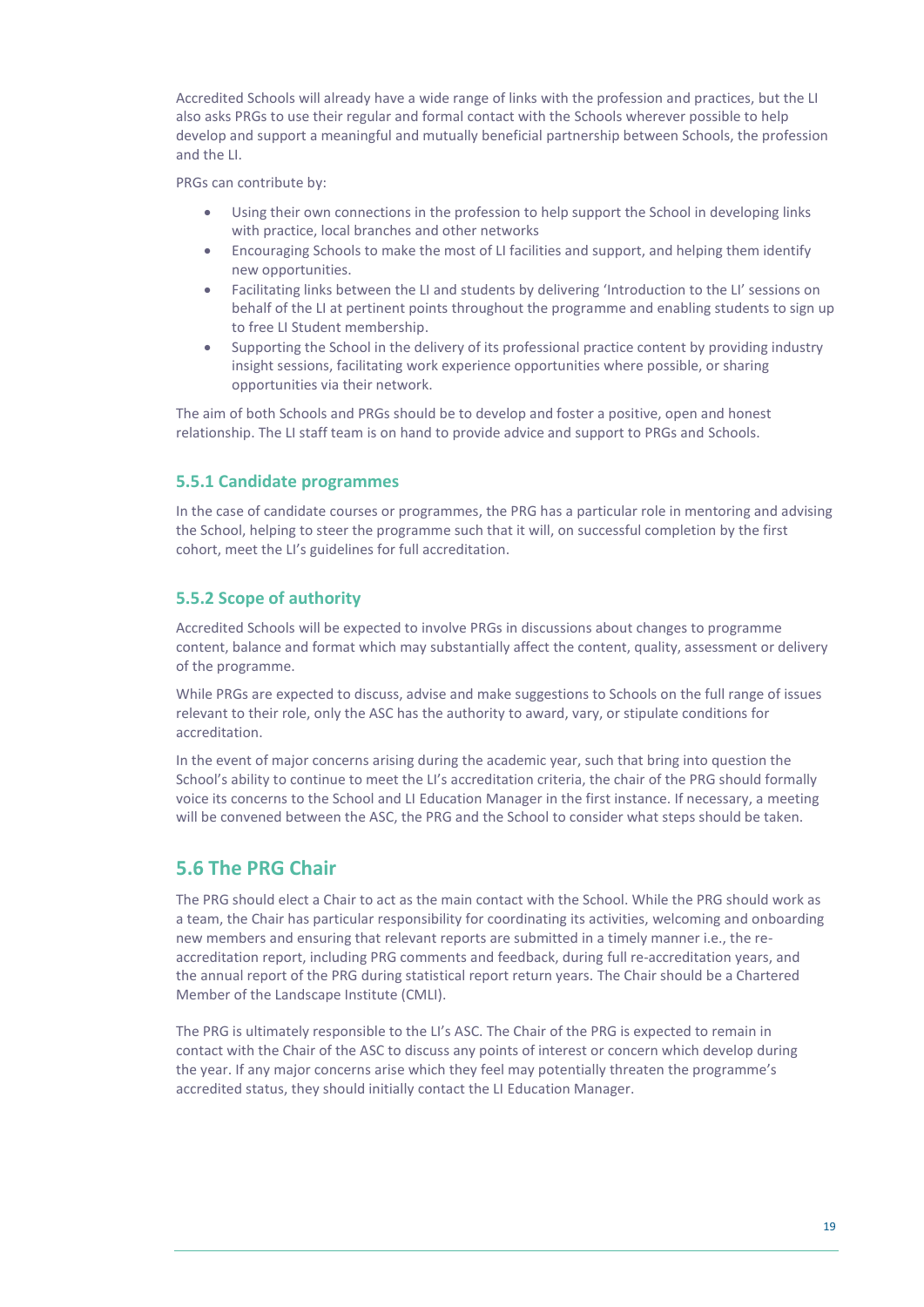### **5.7 Visits by the PRG**

### **5.7.1 PRG requirements**

The PRG is expected to maintain contact with the School such that it can fulfil the role described in section 5.5 and develop an understanding of the accredited programmes offered by the School and monitor how they are operating.

It is therefore expected that the PRG undertakes a minimum of two full board visits to the School each academic year. The first visit should include a review of the feedback provided by the LI and the PRG and any issues they wish to monitor during the year. The second will normally be towards the end of the final term of the year, in preparation for the submission of the PRG's annual report.

This should be supplemented by contact by individual PRG members during the course of the year. Not all visits need to be full and formal – contact can involve a variety of activities such as attending lectures and end of year shows, sitting in on seminars, crits or liaison seminars, depending on the nature of the course and what issues need to be discussed.

### **5.7.2 School requirements**

The School must provide the PRG with an events programme indicating suitable visit dates for the PRG throughout the coming academic year. This should include:

- A timetable of crits and seminars or programme of events.
- Suggestions of areas where PRG members could get involved (e.g. tutorials, lectures etc.)
- An event programme/diary.

The School must ensure it provides opportunities during the year to:

- Meet with students.
- View student work.
- Discuss the course with key staff, including the Head of School if requested by the PRG.

### **5.8 The annual School and PRG reports**

At the end of the academic year, the School is required to submit an annual report on accredited programmes at the School. Following this the PRG will conduct its final visit, before delivering its own report and recommendations. The staff team will write to PRG chairs and heads of School advising them of the deadlines for submission.

### **5.8.1 The School report**

The annual School report covers aspects such as;

- Actions taken in response to previous recommendations.
- Developments to the programme and facilities.
- Anticipated changes for the future.

This report must be prepared in advance of the end of year visit by the School's PRG, in accordance with the advised deadlines for submission, and copied to the LI staff team.

Schools are asked to take particular note of the deadlines for submission: the annual report constitutes the School's application for reaffirmation of accreditation of their programme. Late submission or failure to submit the annual report may result in suspension or withdrawal of accreditation.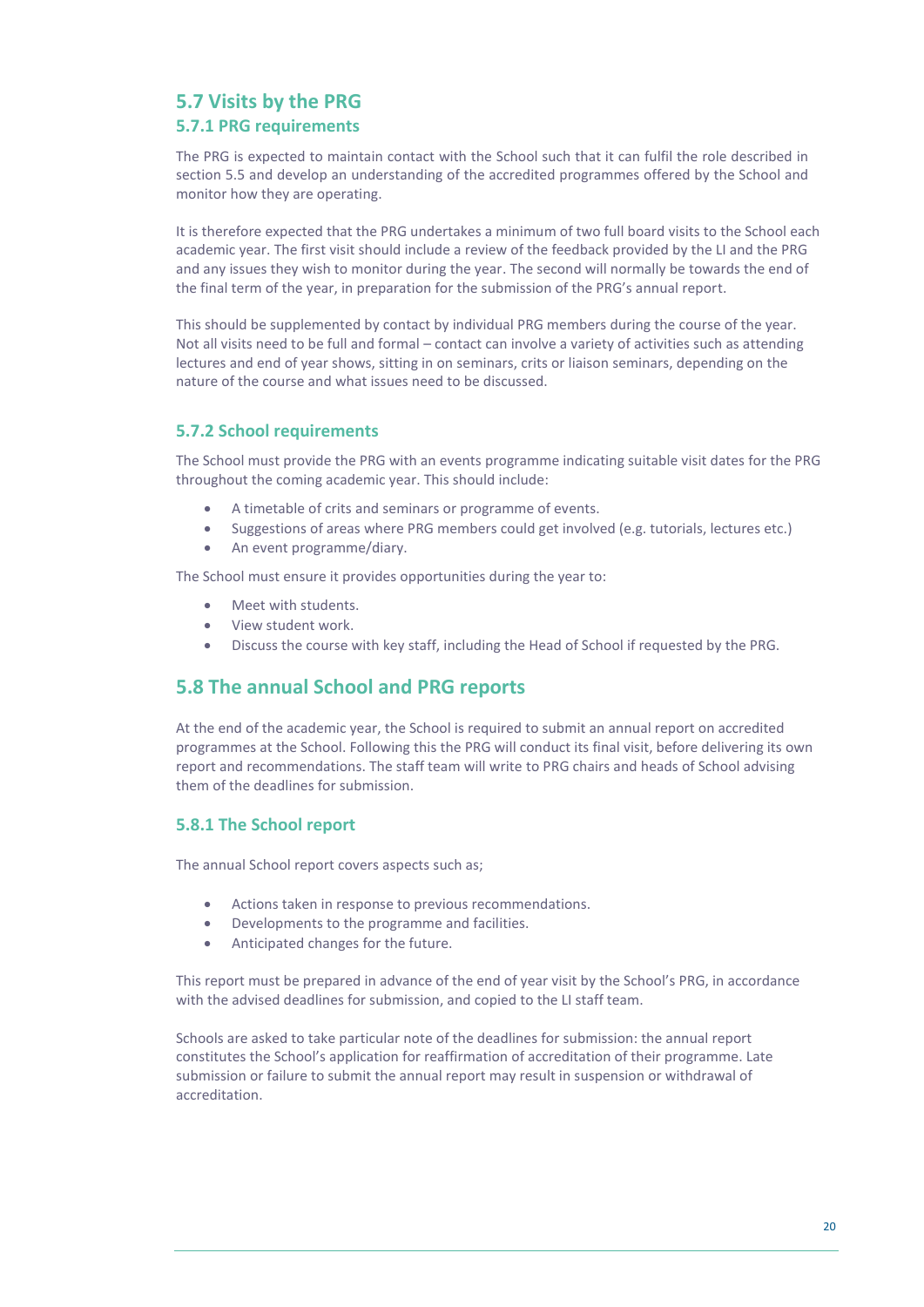### **5.8.2 The end of year meeting and PRG report**

The PRG report presents the PRG's assessment of the programme and is completed following the end of year visit.

As part of the report, the PRG will comment on developments during the year and whether, in the PRG's view, the programme continues to meet the LI's accreditation criteria. The report is produced by the Chair of the PRG in discussion with members of the PRG and the Head of School and is, in effect, a summative report based on the findings of the PRG in their work with the School each year.

It is the responsibility of Chairs, working with accredited Schools, to ensure that the end of year visit takes place and that the annual report is submitted in good time. Late submission of the report may lead to delays in reaffirmation of accreditation of a course.

The working relationship between PRGs and the School should be such that the end of year visit should be an organic part of the academic year and a continuation of previous discussions. Many of the considerations at the end of year meeting will be similar to those during other visits by the panel or individual members.

However, the end of year visit is a more formal opportunity to assess developments in the course, and, in particular, how effectively the School has addressed any concerns expressed in previous reports in greater detail. If it has not been possible earlier in the year, Schools must ensure that the PRG is able to do all of the following:

- Meet current students and discuss their experiences without School staff present
- View the most recent external examiner reports
- Meet with course staff
- Be provided with any other material they feel is relevant to the PRG assessment (e.g. student work)

### **5.9 Expenses**

The LI will pay all reasonable expenses incurred by PRG members in the course of their role, including visits to accredited Schools and attendance at meetings and training events convened by the LI. Expense forms and guidelines are available from the LI staff team.

Schools will be expected to meet the costs of providing information to PRGs and the LI, and for providing appropriate refreshments during accreditation and PRG visits.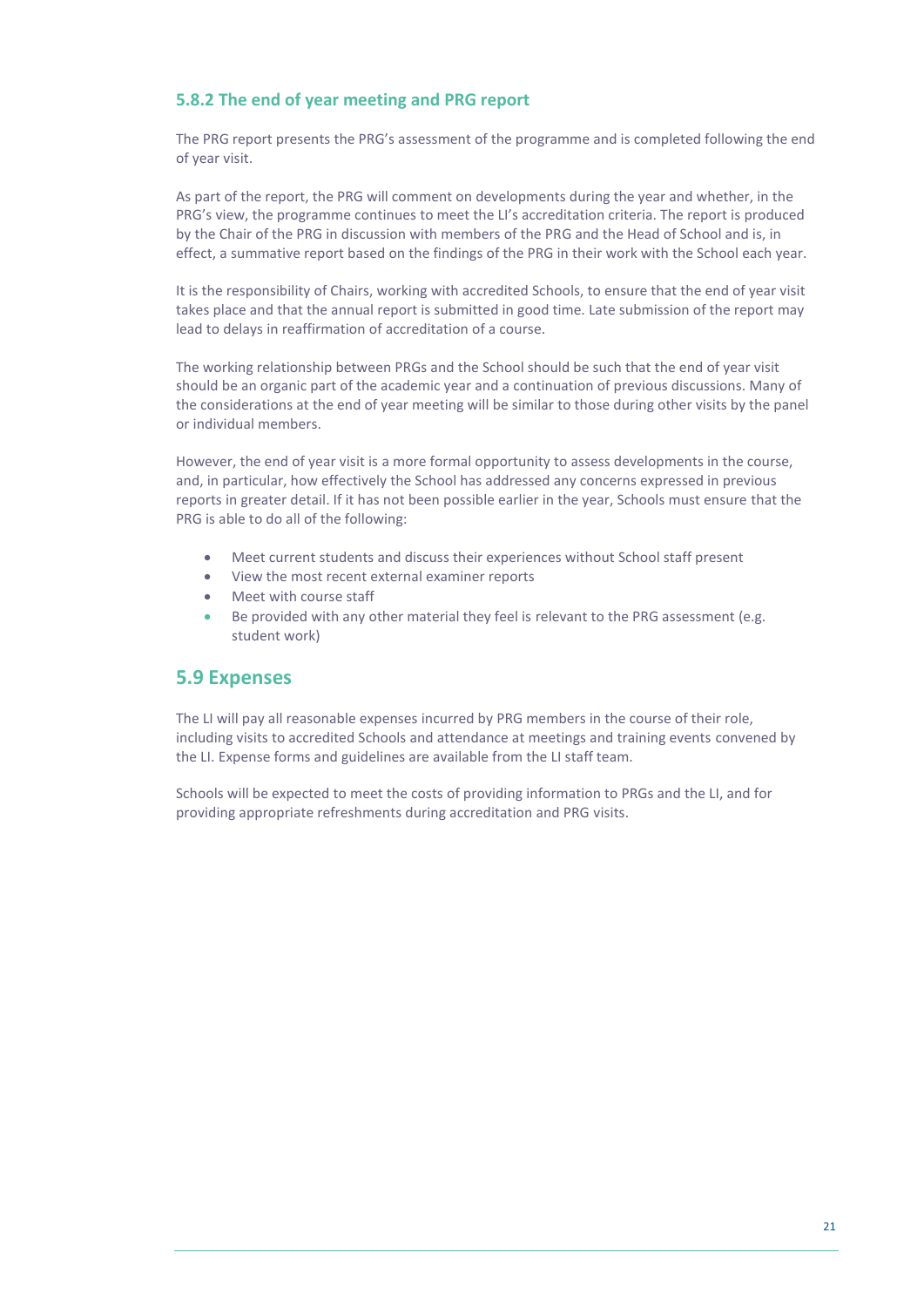# **6 Re-accreditation**

**The LI operates a two-yearly accreditation cycle and accreditation whether for full or candidate status - is reaffirmed every other academic year, with a statistical report required annually. Decisions regarding the reaffirmation of accreditation for the coming academic year are determined by the Accreditation Sub-Committee (ASC) following review of reports submitted by the School and the School's Professional Review Group.**

### **6.1 Accreditation within the wider quality assurance context**

The LI recognises that its accreditation procedures sit alongside a range of other assessments of aspects of teaching and learning within educational institutions (e.g. Quality Assurance Agency assessments, external examining etc.). The LI seeks, as far as possible, to recognise the particular and distinct functions of these assessments and to minimise duplication between them. Its overarching concern is to maintain professional standards amongst new graduates.

### **6.2 Re-accreditation requirements**

In order to maintain their accredited status (in full or as a candidate programme), Schools will be required to submit the following:

- An annual statistical report
- A biennial re-accreditation report

The statistical report will be embedded within the re-accreditation report during full re-accreditation reporting years.

Template reports will be sent via email by the LI's education manager and should be completed with as much information as possible and returned by the specified deadline.

### **6.3 Confirmation of re-accreditation**

Relevant reports are shared with the ASC in order for the committee to make recommendations for reaccreditation of courses to the LI's Education and Membership Committee (EMC) for ratification. Schools will be notified of the EMC's decision in writing. All correspondence will be copied to the relevant Heads of Department.

### **6.4 Feedback and required actions**

In addition to confirmation of the decision made by the ASC, Schools will receive feedback on:

- Areas in which action is recommended or requested
- Areas in which action is required

Recommended or requested actions may include:

- General comments on the direction and operation of the course
- Comments on suggested areas for development
- Requests for clarification, or information to help support or develop the accreditation relationship

Specific actions may be required where the accreditation criteria or guidelines (or the spirit of the accreditation criteria or guidelines) are not being met, followed, or there are other areas of serious concern. The ASC may require the School to provide more information or a formal response to an issue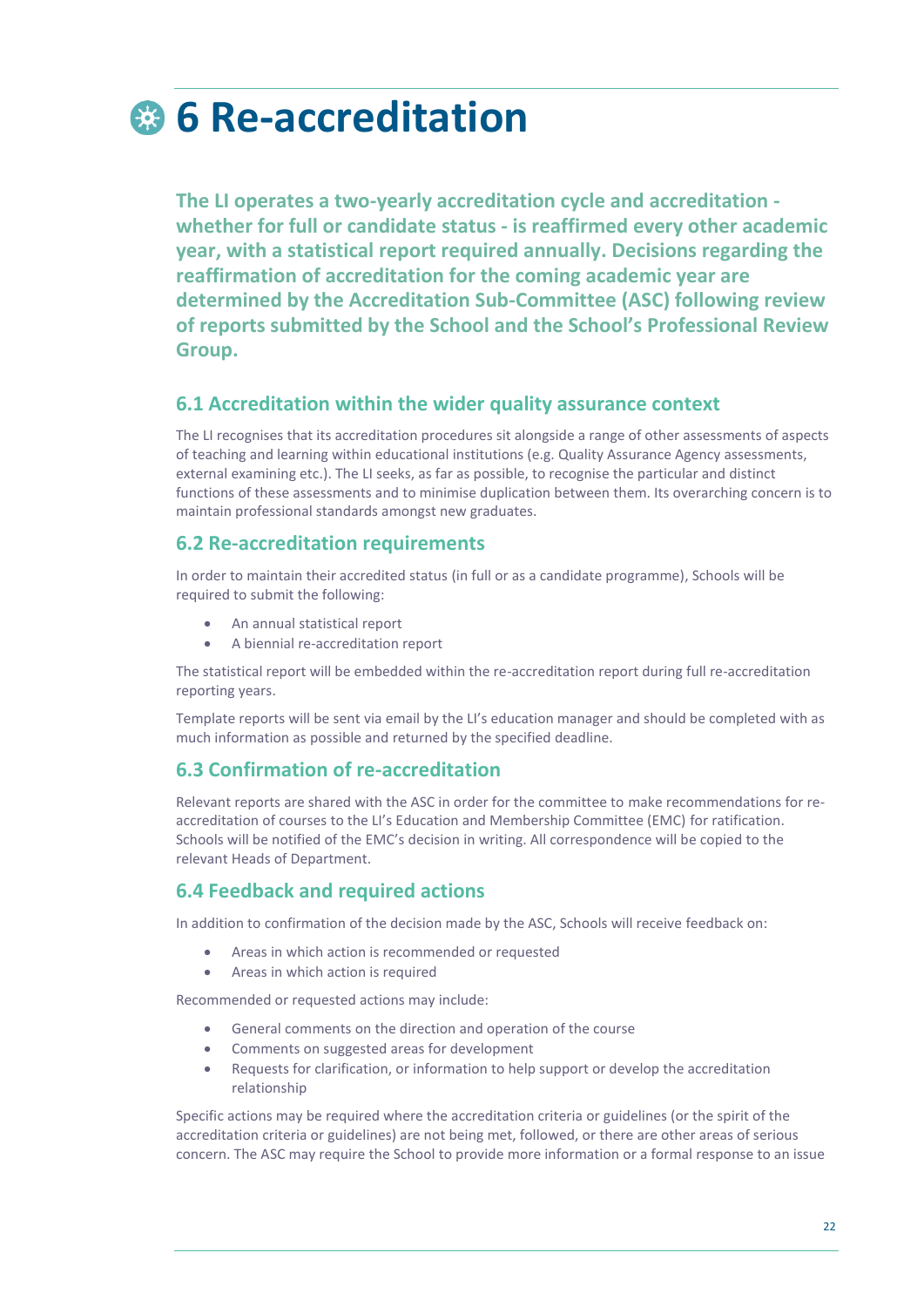or take specific remedial action. A deadline by which the required actions are expected to be taken may be specified.

### **6.5 Serious and recurring concerns**

Where there are concerns of a serious or recurring nature, the LI may:

- Place a course on notice for a specified period, during which time the LI will expect to see significant progress towards the solution of problems.
- Suspend or delay re-accreditation pending specific actions being taken by the School.

Where issues cannot be resolved by the School, the LI may choose to formally withdraw accreditation. Accreditation will normally only be restored following a new application for accreditation being made by the School.

If the School has been put on notice, a member of the ASC will work closely with the PRG, taking part in visits during the following academic year until such time as all concerns have been satisfactorily addressed.

Decisions to suspend or withdraw accreditation will normally not be taken without extended discussion between the LI and the School.

It is open to the LI or the School to call for a full accreditation visit in the event of there being cause for concern.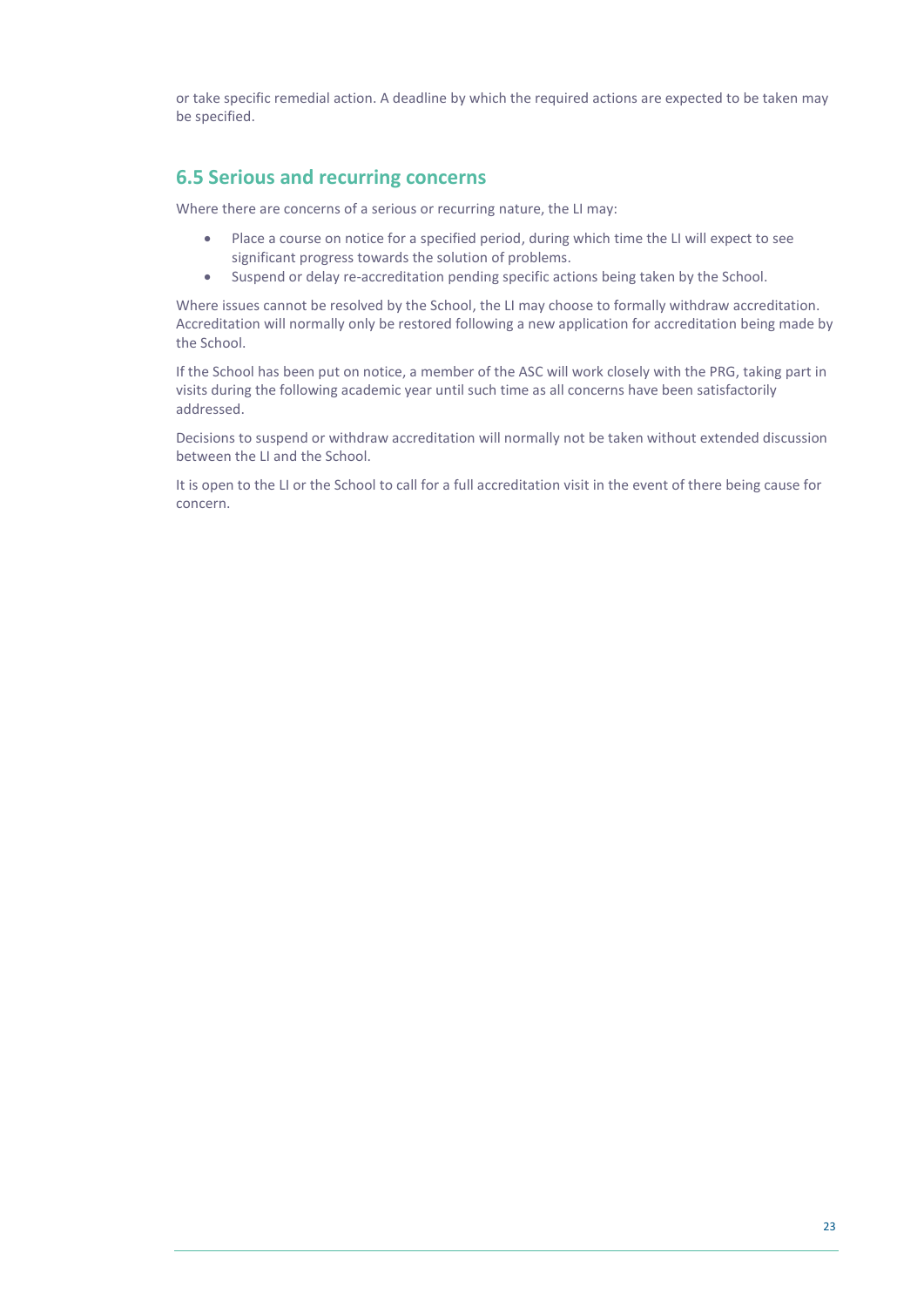# **7 Accreditation timetable and key dates 2022/23 – 2023/24**

**New applications for accreditation should be submitted by the end of March for consideration for the next academic year. Statistical reports and re-accreditation reports are sent to accredited Schools for completion at the start of the November annually as relevant for submission by the following February.** 

| <b>Stage</b>                                                              | <b>Deadline</b>                                                                                                                                                                                                                                                                      | 2023 deadline                            | 2024 deadline     |
|---------------------------------------------------------------------------|--------------------------------------------------------------------------------------------------------------------------------------------------------------------------------------------------------------------------------------------------------------------------------------|------------------------------------------|-------------------|
| <b>New</b><br>accreditation<br>applications                               | The LI recommends that Schools wishing to apply for<br>accreditation of a course – either candidate or full – do so<br>one year in advance of wishing to promote the accredited<br>course and by the end of March.<br>i.e. if a School wishes to hold accreditation for the start of | Fnd of March 2023                        | Fnd of March 2024 |
|                                                                           | the academic year 2024/25, they should submit their<br>application for accreditation before the end of March<br>2023 to allow for sufficient marketing time.                                                                                                                         |                                          |                   |
|                                                                           | However, applications can be received up until the end of<br>March for confirmation by the start of the new academic<br>year.                                                                                                                                                        |                                          |                   |
|                                                                           | i.e. applications received before the end of March 2023<br>should be considered and approved for the start of the<br>academic year 2023/24                                                                                                                                           |                                          |                   |
|                                                                           |                                                                                                                                                                                                                                                                                      |                                          |                   |
| <b>Stage</b>                                                              | <b>Deadline</b>                                                                                                                                                                                                                                                                      | Academic year 2022/23                    |                   |
| Statistical<br>report return                                              | End of February annually. Schools will receive the<br>statistical report template for completion in November<br>annually.                                                                                                                                                            | 28 February 2023                         |                   |
| <b>Stage</b>                                                              | <b>Deadline</b>                                                                                                                                                                                                                                                                      | <b>Academic year 2023/24 and 2024/25</b> |                   |
| Re-accreditation<br>report return<br>(including<br>statistical<br>report) | End of February biennially. Schools will receive the re-<br>accreditation report template for completion in<br>November biennially.                                                                                                                                                  | 29 February 2024                         |                   |